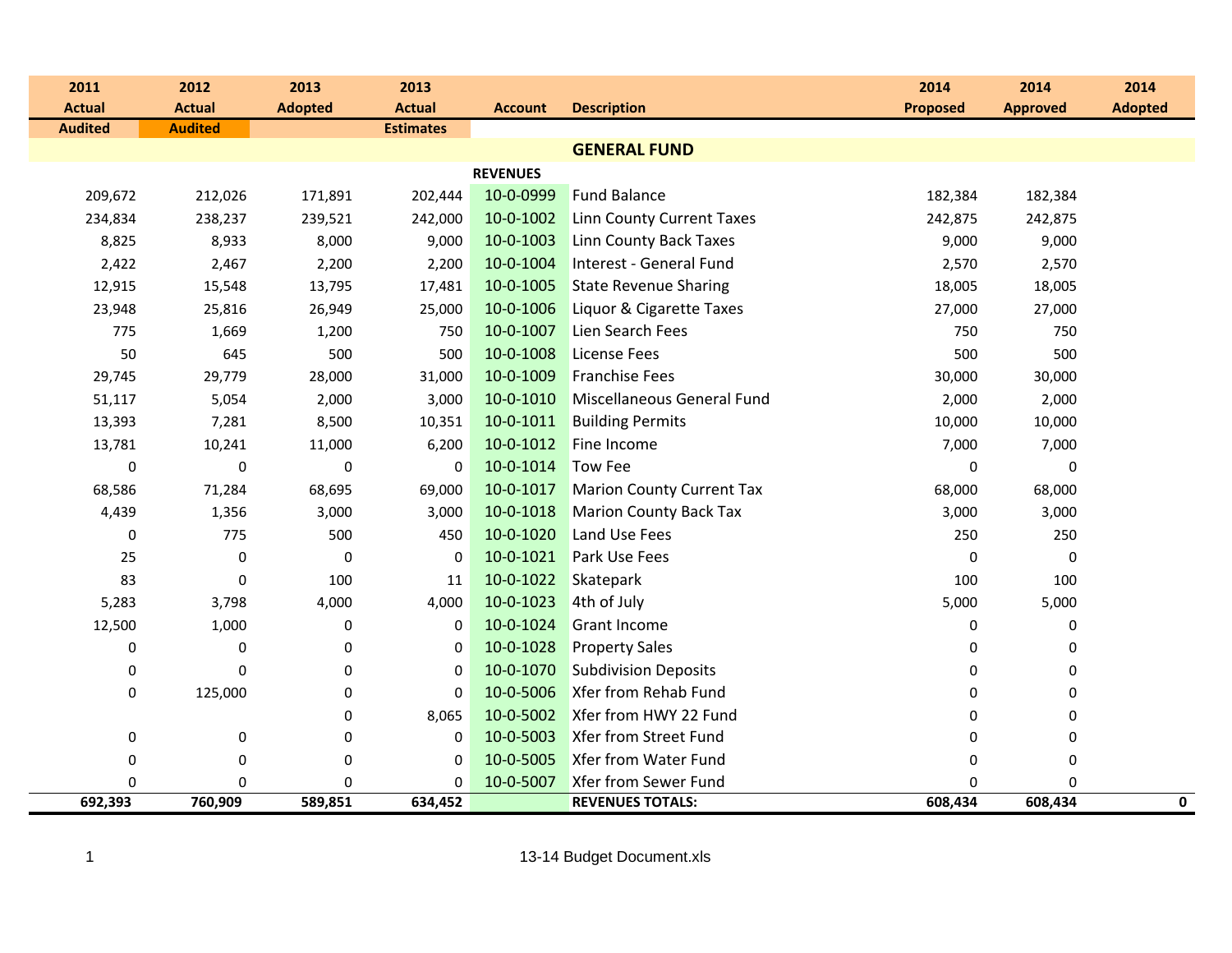| 2011           | 2012           | 2013           | 2013             |                     |                                       | 2014            | 2014            | 2014           |
|----------------|----------------|----------------|------------------|---------------------|---------------------------------------|-----------------|-----------------|----------------|
| <b>Actual</b>  | <b>Actual</b>  | <b>Adopted</b> | <b>Actual</b>    | <b>Account</b>      | <b>Description</b>                    | <b>Proposed</b> | <b>Approved</b> | <b>Adopted</b> |
| <b>Audited</b> | <b>Audited</b> |                | <b>Estimates</b> |                     |                                       |                 |                 |                |
|                |                |                |                  | <b>EXPENDITURES</b> |                                       |                 |                 |                |
| 6,750          | 6,388          | 6,100          | 6,387            | 10-2-2002           | <b>Public Works Supervisor</b>        | 6,640           | 6,640           |                |
| 8,602          | 12,649         | 13,100         | 12,937           | 10-2-2003           | <b>Clerk II - Finance</b>             | 13,990          | 13,990          |                |
| 13,651         | 18,514         | 18,200         | 18,401           | 10-2-2004           | <b>City Recorder</b>                  | 19,220          | 19,220          |                |
| 8,343          | 8,343          | 8,352          | 8,352            | 10-2-2005           | Judge                                 | 8,518           | 8,518           |                |
| 6,186          | 8,479          | 10,500         | 8,744            | 10-2-2006           | PERS                                  | 10,876          | 10,876          |                |
| 330            | 33             | 2,100          | 2,100            | 10-2-2007           | Worker's Comp & Benefit Assessment    | 2,520           | 2,520           |                |
| 5,220          | 3,662          | 3,500          | 3,714            | 10-2-2008           | SS & MC                               | 4,823           | 4,823           |                |
| 12,728         | 11,571         | 14,000         | 14,085           | 10-2-2009           | <b>Employee Insurance</b>             | 14,600          | 14,600          |                |
| 1,928          | $\mathbf 0$    | 400            | $\mathbf 0$      | 10-2-2010           | Unemployment                          | 400             | 400             |                |
| 7,813          | 9,080          | 9,700          | 8,784            | 10-2-2013           | <b>Utility Maintenance Worker</b>     | 10,106          | 10,106          |                |
| $\pmb{0}$      | $\pmb{0}$      | 0              | $\mathbf 0$      | 10-2-2014           | Secretary / Interns / Work Experience | 0               | 0               |                |
| 2,888          | 7,448          | 3,150          | 4,145            | 10-2-2015           | Clerk I - UB / Court/Code Enf.        | 3,380           | 3,380           |                |
| $\mathbf 0$    | 0              | 0              | 0                | 10-2-2016           | Overtime                              | 0               | $\mathbf 0$     |                |
| 3,390          | 3,162          | 3,660          | 3,120            | 10-2-2017           | Councilors & Mayor                    | 3,120           | 3,120           |                |
| 1,595          | 1,414          | 1,200          | 1,342            | 10-2-2018           | <b>Part Time</b>                      | 1,200           | 1,200           |                |
| 79,424         | 90,743         | 93,962         | 92,111           |                     | PERSONAL SERV TOTALS:                 | 99,393          | 99,393          | $\mathbf 0$    |
| 10,269         | 1,251          | 2,700          | 2,700            | 10-3-3001           | <b>Office Supplies</b>                | 2,700           | 2,700           |                |
| 188,350        | 197,893        | 208,000        | 208,000          | 10-3-3002           | <b>LCSO Contract</b>                  | 218,400         | 218,400         |                |
| 37,671         | 15,779         | 25,000         | 12,000           | 10-3-3003           | Planning/Admin Consult                | 25,000          | 25,000          |                |
| 10,410         | 231            | 3,000          | 3,900            | 10-3-3004           | Miscellaneous                         | 3,000           | 3,000           |                |
| 300            | 300            | 500            | 150              | 10-3-3006           | <b>Court Appointed Legal</b>          | 500             | 500             |                |
| 5,352          | 8,236          | 8,200          | 8,476            | 10-3-3007           | Audit                                 | 13,500          | 13,500          |                |
| 7,628          | 8,264          | 9,000          | 9,000            | 10-3-3008           | Legal Retainer                        | 9,000           | 9,000           |                |
| 15,160         | 374            | 7,500          | 5,300            | 10-3-3009           | Insurance / Personnel Bonds           | 7,500           | 7,500           |                |
| 6,981          | 7,539          | 7,600          | 6,005            | 10-3-3010           | <b>City Bldg Utilities</b>            | 7,500           | 7,500           |                |
| 2,167          | 2,560          | 2,600          | 2,896            | 10-3-3011           | <b>City Hall Phones</b>               | 2,900           | 2,900           |                |
| 818            | 598            | 1,000          | 780              | 10-3-3013           | Postage                               | 1,000           | 1,000           |                |
| 6,267          | 7,028          | 12,000         | 7,500            | 10-3-3014           | <b>Parks Maintenance</b>              | 12,000          | 12,000          |                |
| 1,798          | 222            | 2,000          | 550              | 10-3-3015           | Print & Publish                       | 2,000           | 2,000           |                |
| 1,000          | 1,000          | 1,000          | 1,000            | 10-3-3016           | <b>Senior Meals</b>                   | 1,000           | 0               |                |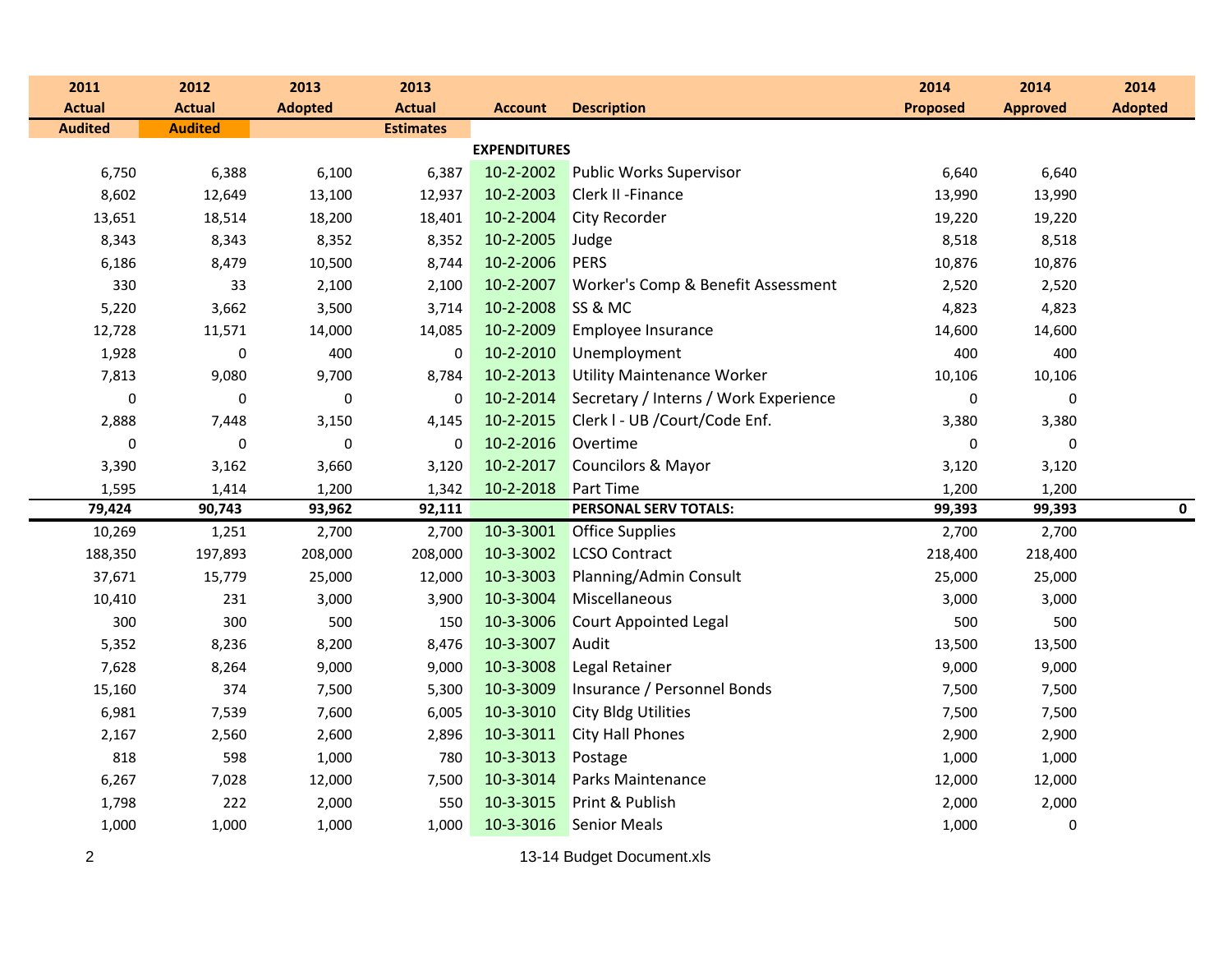| 2011           | 2012           | 2013           | 2013             |                |                                          | 2014             | 2014            | 2014           |
|----------------|----------------|----------------|------------------|----------------|------------------------------------------|------------------|-----------------|----------------|
| <b>Actual</b>  | <b>Actual</b>  | <b>Adopted</b> | <b>Actual</b>    | <b>Account</b> | <b>Description</b>                       | <b>Proposed</b>  | <b>Approved</b> | <b>Adopted</b> |
| <b>Audited</b> | <b>Audited</b> |                | <b>Estimates</b> |                |                                          |                  |                 |                |
| 4,190          | 2,900          | 5,000          | 3,500            | 10-3-3017      | Computer Software & Maint                | 5,000            | 5,000           |                |
| 85             | 81             | 900            | 0                | 10-3-3018      | <b>Planning Commission Expense</b>       | 500              | 500             |                |
| 1,861          | 2,253          | 2,400          | 1,825            | 10-3-3019      | Memberships                              | 2,400            | 2,400           |                |
| 1,253          | 1,732          | 1,500          | 1,500            | 10-3-3021      | <b>Equipment Operation</b>               | 1,500            | 1,500           |                |
| $\pmb{0}$      | 0              | 930            | 0                | 10-3-3022      | <b>Elections</b>                         | 500              | 500             |                |
| 912            | 2,454          | 1,400          | 1,400            | 10-3-3023      | Engineering                              | 8,500            | 8,500           |                |
| 300            | 240            | 300            | 0                | 10-3-3024      | Christmas / had to move to per. Ser.     | $\pmb{0}$        | $\pmb{0}$       |                |
| 1,102          | 478            | 3,000          | 1,600            | 10-3-3025      | City Hall/Fire Hall Maintenance          | 3,000            | 3,000           |                |
| 923            | 3,419          | 4,000          | 4,000            | 10-3-3027      | Special Events (4th of July)             | 4,000            | 4,000           |                |
| 12,682         | 8,773          | 8,000          | 8,481            | 10-3-3028      | <b>Building Permits</b>                  | 8,000            | 8,000           |                |
| 881            | 2,564          | 5,100          | 2,900            | 10-3-3029      | Court Expense/Fine Disbursement          | 3,000            | 3,000           |                |
| 2,523          | 1,469          | 2,195          | 1,007            | 10-3-3030      | Mileage & Schools                        | 2,194            | 2,194           |                |
| 652            | 560            | 5,000          | 1,599            | 10-3-3032      | City Attorney/Special Legal              | 10,000           | 10,000          |                |
| 1,440          | 2,156          | 1,600          | 1,943            | 10-3-3033      | <b>Restroom Utilities &amp; Maint</b>    | 1,750            | 1,750           |                |
| 56             | 2,064          | 2,500          | 1,455            | 10-3-3040      | Copy Machine Contract/Maint              | 2,500            | 2,500           |                |
| $\pmb{0}$      | $\mathbf 0$    | $\pmb{0}$      | 0                | 10-3-3044      | <b>Linn County GIS</b>                   | $\pmb{0}$        | $\pmb{0}$       |                |
| 1,000          | 1,000          | 1,000          | 1,000            | 10-3-3046      | Canyon Life Museum                       | 1,000            | 1,000           |                |
| 236            | 5,240          | 3,500          | 3,100            | 10-3-3047      | Beautification incl. Spring Clean-up Day | 3,100            | 3,100           |                |
| $27\,$         | 0              | 100            | 0                | 10-3-3048      | Park Host                                | 100              | 100             |                |
| $\pmb{0}$      | $\mathbf 0$    | 5,000          | 0                | 10-3-3049      | Legal / Special                          | 5,000            | 5,000           |                |
| 1,625          | 1,000          | 1,000          | 1,000            | 10-3-3052      | N. Santiam Chamber                       | 1,000            | $\mathbf 0$     |                |
| $\pmb{0}$      | 1,000          | 1,000          | 1,000            | 10-3-3053      | Mill City/Gates Rec. Association         | 1,000            | 0               |                |
| $\pmb{0}$      | 1,000          | 1,000          | 1,000            | 10-3-3054      | Canyon Hearts to Arts                    | 1,000            | $\mathbf 0$     |                |
|                |                |                |                  | 10-3-3055      | Santiam Canyon Girl Scouts               | 500              | $\mathbf 0$     |                |
|                |                |                |                  | 10-3-5056      | <b>GROW North Santiam</b>                | 500              | $\Omega$        |                |
|                |                |                |                  | 10-3-5057      | <b>Community Giving Fund</b>             | $\boldsymbol{0}$ | 5,000           |                |
| $\pmb{0}$      | 0              | 100            | 0                | 10-3-3070      | <b>Subdivision Deposit Refunds</b>       | 100              | 100             |                |
| 1,500          | 1,000          | 1,000          | 1,000            | 10-3-3081      | <b>Library Donation</b>                  | 1,000            | 1,000           |                |
| 327,419        | 292,658        | 347,625        | 304,867          |                | <b>MATERIALS &amp; SERV TOTALS:</b>      | 373,144          | 373,144         | $\mathbf{0}$   |
| 8,427          | 0              | 7,000          | 0                | 10-4-4001      | Computer C/O Website & Software          | 4,000            | 4,000           |                |
| 3              |                |                |                  |                | 13-14 Budget Document.xls                |                  |                 |                |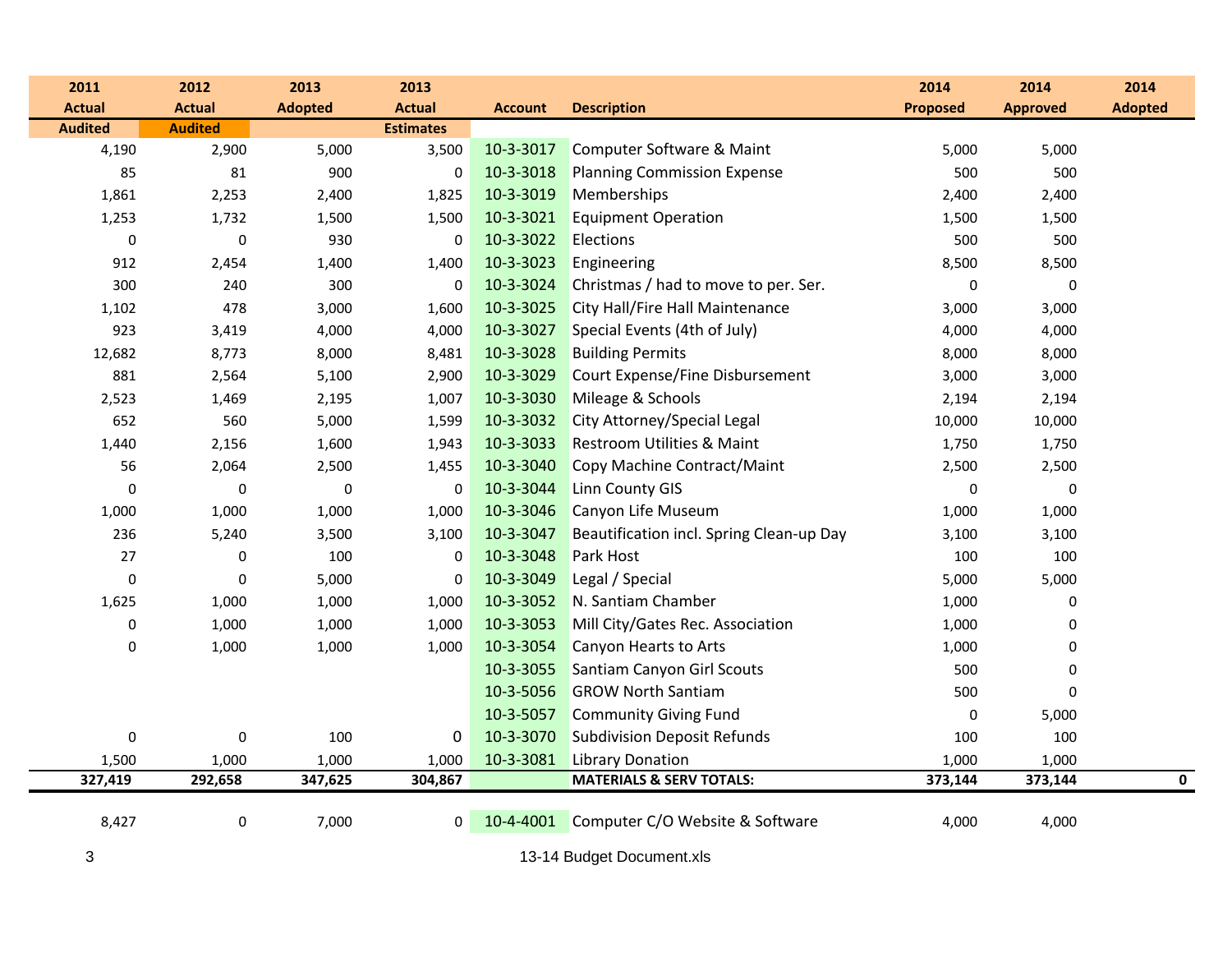| 2011             | 2012           | 2013           | 2013             |                |                                         | 2014            | 2014             | 2014           |
|------------------|----------------|----------------|------------------|----------------|-----------------------------------------|-----------------|------------------|----------------|
| <b>Actual</b>    | <b>Actual</b>  | <b>Adopted</b> | <b>Actual</b>    | <b>Account</b> | <b>Description</b>                      | <b>Proposed</b> | <b>Approved</b>  | <b>Adopted</b> |
| <b>Audited</b>   | <b>Audited</b> |                | <b>Estimates</b> |                |                                         |                 |                  |                |
| $\boldsymbol{0}$ | $\mathbf 0$    | $\pmb{0}$      | $\bf{0}$         | 10-4-4002      | Land Acquisition                        | $\pmb{0}$       | $\boldsymbol{0}$ |                |
| 14,846           | 0              | 7,000          | 650              | 10-4-4006      | Office Equipment C/O                    | 1,000           | 1,000            |                |
| 0                | $\mathbf 0$    | $\mathbf 0$    | $\mathbf 0$      | 10-4-4007      | Miscellaneous C/O                       | $\mathbf 0$     | 0                |                |
| $\mathbf 0$      | 3,064          | 10,000         | 0                | 10-4-4008      | Parks C/O                               | 10,000          | 10,000           |                |
|                  |                |                |                  |                | <b>Kimmel Park</b>                      |                 |                  |                |
|                  |                |                |                  |                | Kimmel Park A & E                       |                 |                  |                |
|                  |                |                |                  |                | <b>Hammond Park</b>                     |                 |                  |                |
|                  |                |                |                  |                | <b>Wayside Park</b>                     |                 |                  |                |
| $\boldsymbol{0}$ | $\mathbf 0$    | 12,000         | 2,000            | 10-4-4009      | City Hall & Buildings C/O               | 10,000          | 10,000           |                |
| $\mathbf 0$      | 1,000          | 4,000          | 2,440            | 10-4-4013      | Signage Improvements                    | 1,000           | 1,000            |                |
| 23,273           | 4,064          | 40,000         | 5,090            |                | C/O TOTALS:                             | 26,000          | 26,000           | 0              |
|                  |                |                |                  | 10-5-5006      | Xfer to Street Reserve Fund             |                 |                  |                |
|                  |                |                |                  | 10-5-5007      | Xfer to Housing Rehab Fund / Res. No720 | 16,563          | 16,563           |                |
|                  |                |                |                  | 10-5-5111      | <b>Xfer to Street Fund</b>              |                 |                  |                |
|                  |                |                |                  | 10-5-5002      | Xfer to Equipment Fund                  |                 |                  |                |
| 34,252           | 155,000        | 50,000         | 50,000           | 10-5-5003      | Xfer to Gen Facilities Res Fund         | 37,500          | 37,500           |                |
|                  |                |                |                  | 10-5-5004      | Xfer to St. Res for RR Bridge Maint     |                 |                  |                |
| 16,000           | 16,000         |                |                  | 10-5-5005      | Xfer to Canyon Journ Trail Fund         |                 |                  |                |
| 50,252           | 171,000        | 50,000         | 50,000           |                | <b>TRANSFERS IN/OUT TOTALS:</b>         | 54,063          | 54,063           | $\mathbf 0$    |
|                  |                |                |                  |                |                                         |                 |                  |                |
| $\pmb{0}$        | $\mathbf 0$    | 25,539         | 0                | 10-6-6001      | <b>GF Contingency</b>                   | 25,115          | 25,115           |                |
|                  |                |                |                  |                |                                         |                 |                  |                |
| $\pmb{0}$        | $\mathbf 0$    | 32,725         | $\mathbf 0$      | 10-9-9001      | <b>Unappropriated EFB</b>               | 30,719          | 30,719           |                |
|                  |                |                |                  |                |                                         |                 |                  |                |
| $\mathbf 0$      | $\mathbf{0}$   | 58,264         | $\mathbf 0$      |                | <b>CONTING/UNAPP TOTALS:</b>            | 55,834          | 55,834           | $\mathbf 0$    |
| 692,393          | 760,909        | 589,851        | 634,452          |                | <b>REVENUES TOTALS:</b>                 | 608,434         | 608,434          | $\mathbf{0}$   |
| 480,368          | 558,465        | 589,851        | 452,068          |                | <b>EXPENDITURES TOTALS:</b>             | 608,434         | 608,434          | $\mathbf 0$    |
| 212,025          | 202,444        | $\mathbf{0}$   | 182,384          |                | <b>GENERAL FUND TOTALS:</b>             | $\mathbf{0}$    | $\mathbf{0}$     | $\mathbf{0}$   |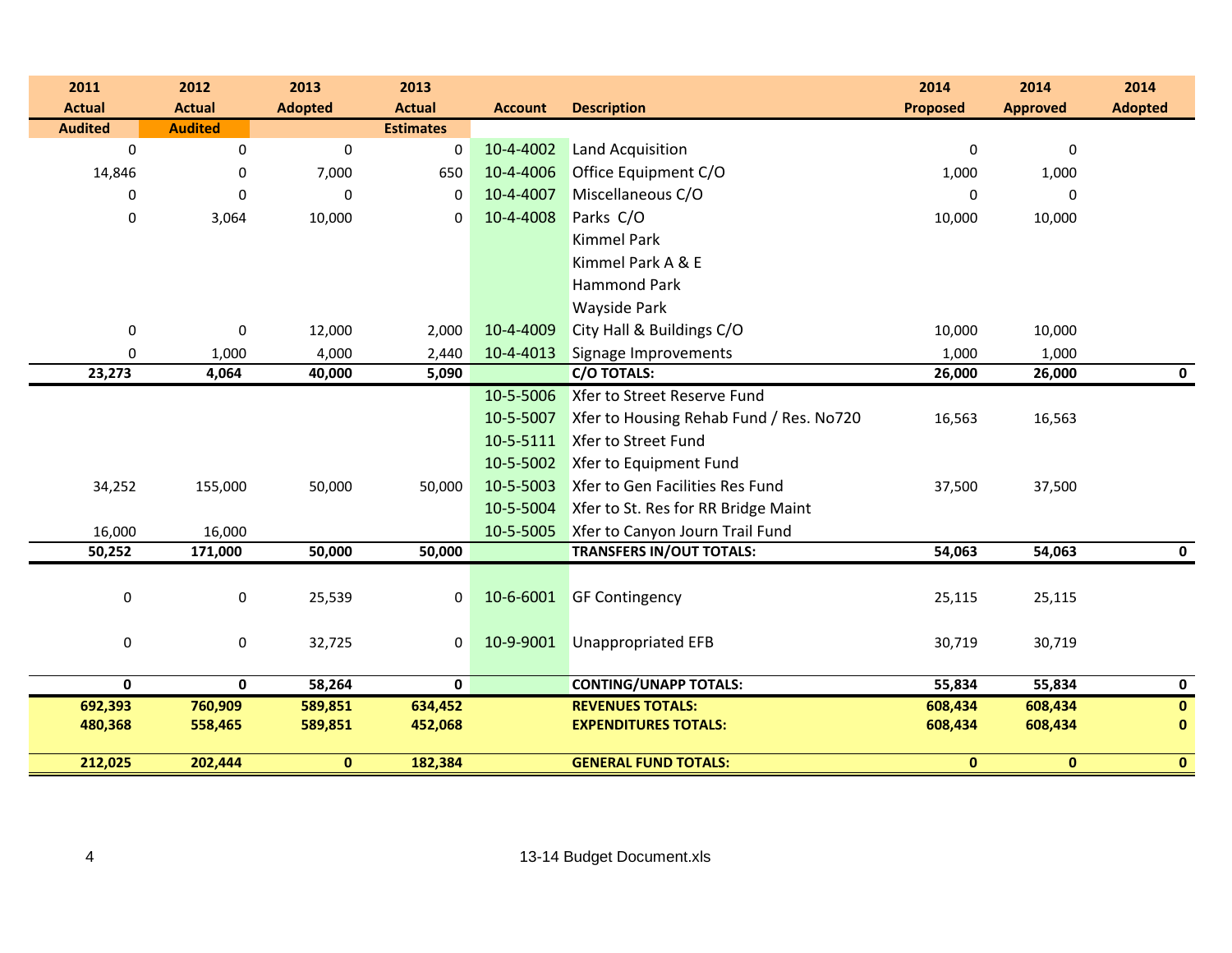| 2011           | 2012           | 2013           | 2013             |                     |                                    | 2014            | 2014            | 2014           |
|----------------|----------------|----------------|------------------|---------------------|------------------------------------|-----------------|-----------------|----------------|
| <b>Actual</b>  | <b>Actual</b>  | <b>Adopted</b> | <b>Actual</b>    | <b>Account</b>      | <b>Description</b>                 | <b>Proposed</b> | <b>Approved</b> | <b>Adopted</b> |
| <b>Audited</b> | <b>Audited</b> |                | <b>Estimates</b> |                     |                                    |                 |                 |                |
|                |                |                |                  |                     | <b>STREET FUND</b>                 |                 |                 |                |
|                |                |                |                  | <b>REVENUES</b>     |                                    |                 |                 |                |
| 18,835         | 117,926        | 115,264        | 156,685          | 11-0-0999           | <b>Fund Balance</b>                | 151,769         | 151,769         |                |
| $\mathbf 0$    | 567            | 200            | 350              | 11-0-1004           | Interest / Streets                 | 400             | 400             |                |
| 80,806         | 101,268        | 96,000         | 106,468          | 11-0-1005           | <b>State Highway Tax</b>           | 107,058         | 107,058         |                |
| 0              | 0              | 0              | 0                | 11-0-1006           | <b>Xfer from General Fund</b>      | 0               | 0               |                |
| 38,959         | 40,280         | 36,000         | 40,320           | 11-0-1012           | <b>PPL Franchise Tax</b>           | 42,910          | 42,910          |                |
| 60,056         | 0              | 0              | 0                | 11-0-1013           | ARRA Grant (3rd & Alder)           | 0               | 0               |                |
| 73,085         | 126            | 0              | $\mathbf 0$      | 11-0-1014           | Miscellaneous                      | 0               | $\mathbf 0$     |                |
| $\pmb{0}$      | $\pmb{0}$      | 0              | $\mathbf 0$      | 11-0-1015           | <b>OMARC/Verizon Settlement</b>    | 0               | $\mathbf 0$     |                |
| 16,000         | $\pmb{0}$      | $\pmb{0}$      | 25,000           | 11-0-1024           | <b>Grant Income</b>                | 25,000          | 25,000          |                |
| 0              | 0              | 0              | 0                | 11-0-1025           | Street LID's                       | 0               | 0               |                |
| 287,741        | 260,167        | 247,464        | 328,823          |                     | <b>REVENUES TOTALS:</b>            | 327,137         | 327,137         | $\mathbf 0$    |
|                |                |                |                  | <b>EXPENDITURES</b> |                                    |                 |                 |                |
| 12,299         | 12,776         | 12,200         | 12,774           | 11-2-2002           | Public Works Supervisor            | 13,277          | 13,277          |                |
| 1,499          | 1,807          | 1,900          | 1,848            | 11-2-2003           | <b>Clerk II - Finance</b>          | 1,999           | 1,999           |                |
| 2,730          | 2,645          | 2,600          | 2,629            | 11-2-2004           | <b>City Recorder</b>               | 2,746           | 2,746           |                |
| 2,165          | 2,968          | 4,650          | 3,060            | 11-2-2006           | <b>PERS</b>                        | 4,738           | 4,738           |                |
| 0              | 12             | 1,600          | 1,600            | 11-2-2007           | Worker's Comp & Benefit Assessment | 882             | 882             |                |
| 1,876          | 1,282          | 1,550          | 1,300            | 11-2-2008           | SS & MC                            | 2,101           | 2,101           |                |
| 4,455          | 4,050          | 4,900          | 4,930            | 11-2-2009           | Employee Insurance                 | 5,110           | 5,110           |                |
| 675            | 0              | 140            | 0                | 11-2-2010           | Unemployment                       | 140             | 140             |                |
| 5,449          | 5,720          | 5,850          | 5,271            | 11-2-2013           | <b>Utility Maintenance Worker</b>  | 6,064           | 6,064           |                |
| 2,209          | 4,469          | 3,150          | 3,468            | 11-2-2015           | Clerk 1 - UB/Court/Code Enf.       | 3,380           | 3,380           |                |
| 33,357         | 35,729         | 38,540         | 36,880           |                     | PERSONAL SERV TOTALS:              | 40,437          | 40,437          | $\mathbf 0$    |
|                |                |                |                  |                     |                                    |                 |                 |                |
| 28,562         | 29,883         | 30,000         | 30,156           | 11-3-3001           | <b>Street Lights</b>               | 35,000          | 35,000          |                |
| 1,388          | 1,103          | 3,000          | 1,598            | 11-3-3002           | <b>Equipment Operation/Fuel</b>    | 1,700           | 1,700           |                |
| 0              | 1,070          | $\pmb{0}$      | 0                | 11-3-3003           | <b>Consulting Services</b>         | 0               | 0               |                |
| 0              | 0              | 100            | 0                | 11-3-3005           | <b>Street/Side Walk Signs</b>      | 2,000           | 2,000           |                |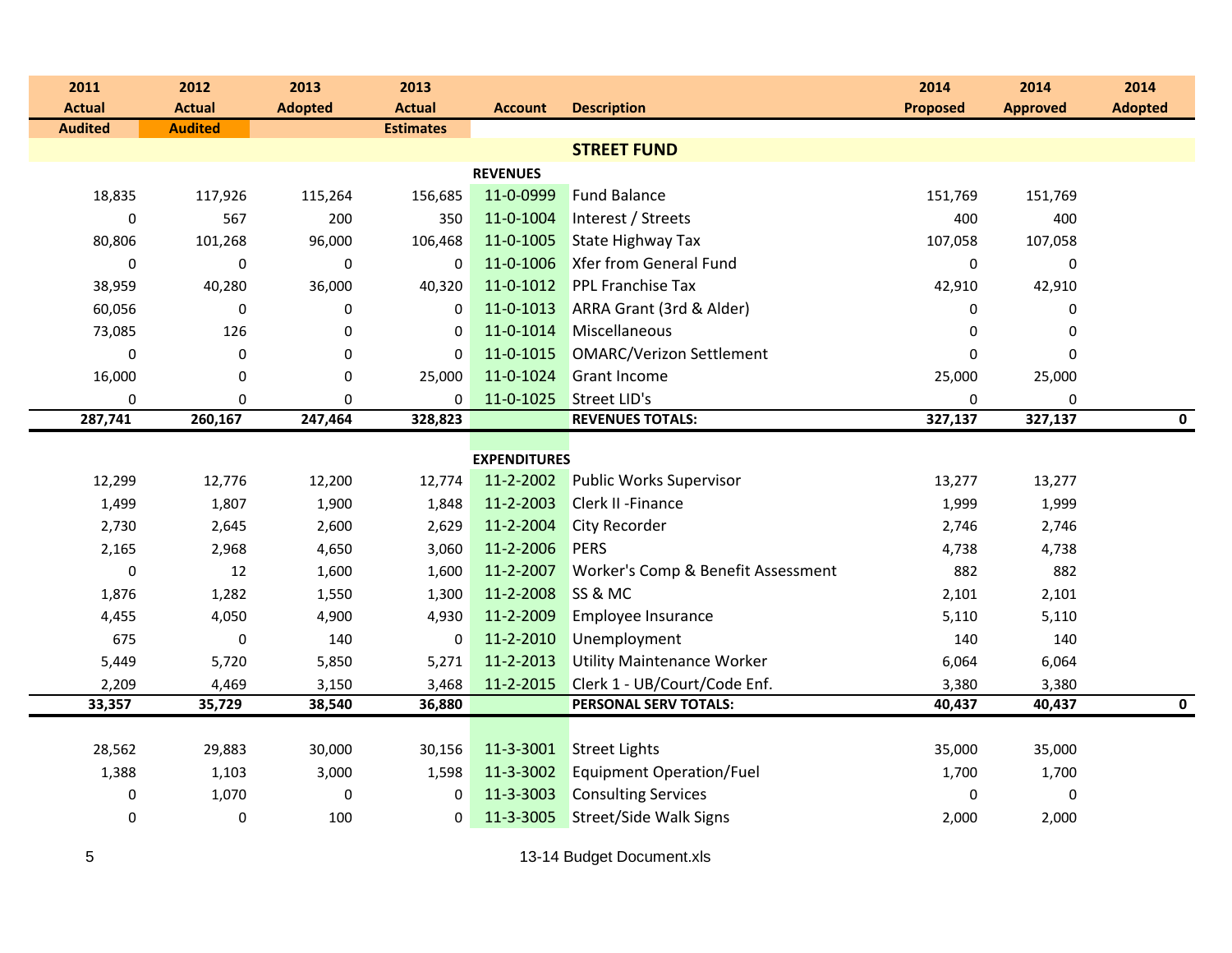| 2011           | 2012           | 2013           | 2013             |                |                                          | 2014            | 2014            | 2014                    |
|----------------|----------------|----------------|------------------|----------------|------------------------------------------|-----------------|-----------------|-------------------------|
| <b>Actual</b>  | <b>Actual</b>  | <b>Adopted</b> | <b>Actual</b>    | <b>Account</b> | <b>Description</b>                       | <b>Proposed</b> | <b>Approved</b> | <b>Adopted</b>          |
| <b>Audited</b> | <b>Audited</b> |                | <b>Estimates</b> |                |                                          |                 |                 |                         |
| 1,620          | 314            | 2,000          | 1,195            | 11-3-3006      | <b>Sidewalks &amp; Trail Maintenance</b> | 2,000           | 2,000           |                         |
| $\Omega$       | $\mathbf 0$    | $\Omega$       | 0                | 11-3-3010      | <b>Storm Drainage Facilities Plan</b>    | 0               | 0               |                         |
| 1,472          | 822            | 5,000          | 5,000            | 11-3-3033      | Patch & Maintenance                      | 5,000           | 5,000           |                         |
| 0              | $\mathbf 0$    | 10,000         | $\Omega$         | 11-3-3034      | <b>RR Bridge Maintenance</b>             | 10,000          | 10,000          |                         |
| $\Omega$       | $\Omega$       | 15,000         | $\Omega$         | 11-3-3036      | Engineers                                | 7,500           | 7,500           |                         |
| 1,809          | 331            | 2,500          | 226              | 11-3-3004      | Miscellaneous                            | 2,500           | 2,500           |                         |
| 34,851         | 33,523         | 67,600         | 38,174           |                | <b>MATERIALS &amp; SERV TOTALS:</b>      | 65,700          | 65,700          | 0                       |
|                |                |                |                  |                |                                          |                 |                 |                         |
| $\pmb{0}$      | 0              | 5,000          | 0                | 11-4-4003      | Miscellaneous C/O                        | 5,000           | 5,000           |                         |
| 0              | 0              | $\Omega$       | 0                | 11-4-4004      | C/O Marion County                        | 0               | 0               |                         |
| 0              | 0              | 0              | 0                | 11-4-4005      | C/O Special Projects                     | 21,000          | 21,000          |                         |
| 0              | $\Omega$       | $\Omega$       | $\Omega$         | 11-4-4006      | C/O Citywide                             | 10,000          | 10,000          |                         |
| 0              | $\Omega$       | $\Omega$       | $\Omega$         | 11-4-4007      | C/O Storm Swr & drainage imp             | 30,000          | 30,000          |                         |
| 0              | 0              | 0              | 0                | 11-4-4008      | C/O SCA Project                          | 0               | 0               |                         |
| 119,000        | 0              | $\Omega$       | 0                | 11-4-4009      | C/O 3rd & Alder                          | 0               | 0               |                         |
| 119,000        | 0              | 5,000          | 0                |                | <b>C/O TOTALS:</b>                       | 66,000          | 66,000          | 0                       |
|                |                |                |                  |                |                                          |                 |                 |                         |
| $\mathbf 0$    | $\mathbf 0$    |                |                  | 11-5-5002      | Streets Res Fund/Bike paths              |                 |                 |                         |
| 40,813         | 34,230         | 102,000        | 102,000          | 11-5-5004      | <b>Streets Res Fund/repair</b>           | 90,000          | 90,000          |                         |
| 0              | $\Omega$       | $\mathbf 0$    |                  | 11-5-5005      | Xfer to General Fund                     |                 |                 |                         |
| 0              | $\Omega$       | 0              |                  | 11-5-5007      | STF transfer to Equipment Fund           |                 |                 |                         |
| 40,813         | 34,230         | 102,000        | 102,000          |                | <b>TRANSFERS IN/OUT TOTALS:</b>          | 90,000          | 90,000          | 0                       |
|                |                |                |                  |                |                                          |                 |                 |                         |
|                |                | 14,200         |                  | 11-6-6001      | <b>ST Contingency</b>                    | 30,000          | 30,000          |                         |
|                |                | 20,124         |                  | 11-9-9001      | <b>Unappropriated EFB</b>                | 35,000          | 35,000          |                         |
| $\mathbf 0$    | $\mathbf 0$    | 34,324         | $\mathbf{0}$     |                | <b>CONTING/UNAPP TOTALS:</b>             | 65,000          | 65,000          | $\mathbf 0$             |
| 287,741        | 260,167        | 247,464        | 328,823          |                | <b>REVENUES TOTALS:</b>                  | 327,137         | 327,137         | $\mathbf 0$             |
| 228,021        | 103,482        | 247,464        | 177,054          |                | <b>EXPENDITURES TOTALS:</b>              | 327,137         | 327,137         | $\pmb{0}$               |
| 59,720         | 156,685        | $\bf{0}$       | 151,769          |                | <b>STREET FUND TOTALS:</b>               | $\mathbf{0}$    | $\mathbf{0}$    | $\overline{\mathbf{0}}$ |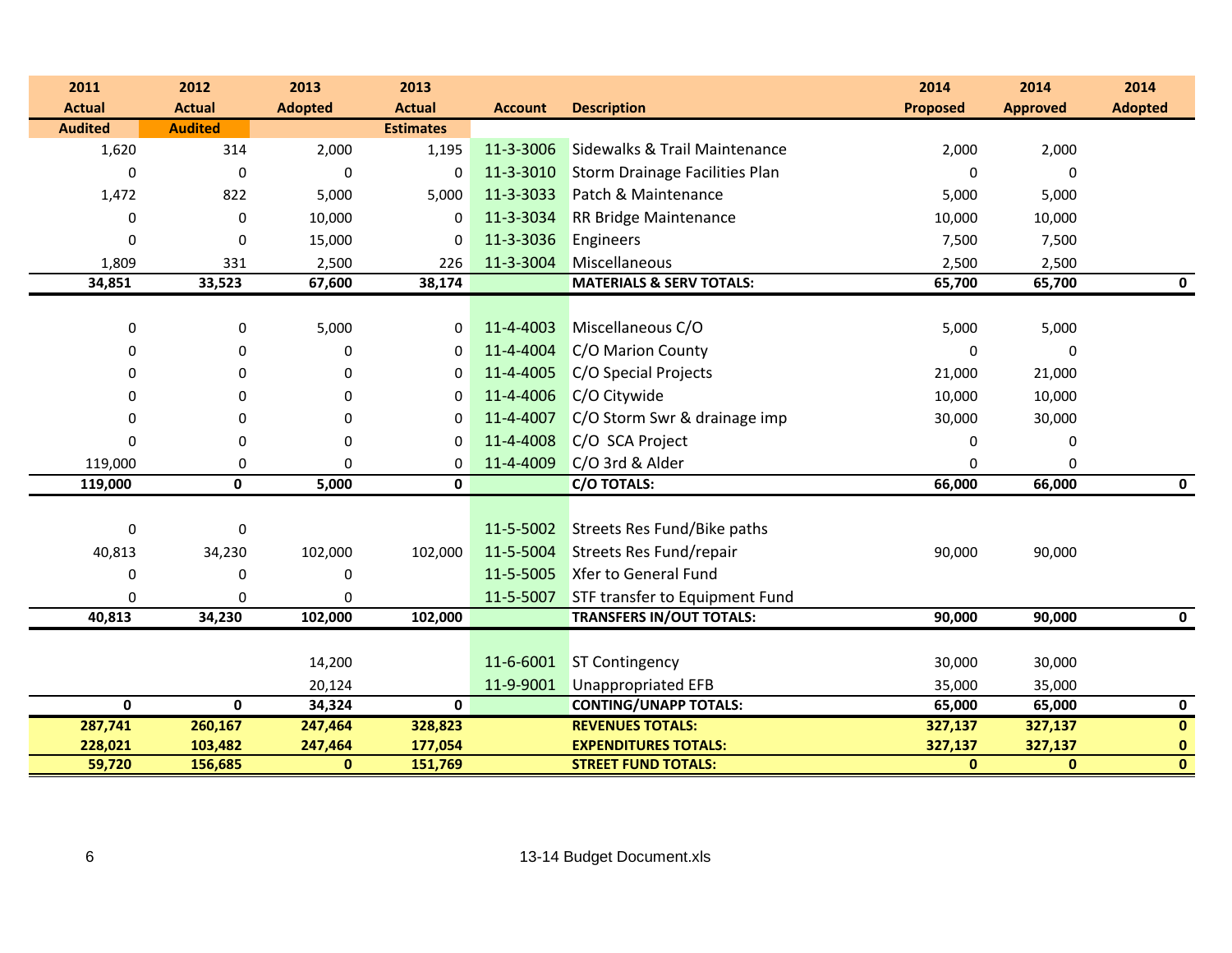| 2011             | 2012           | 2013           | 2013             |                     |                                           | 2014            | 2014            | 2014           |
|------------------|----------------|----------------|------------------|---------------------|-------------------------------------------|-----------------|-----------------|----------------|
| <b>Actual</b>    | <b>Actual</b>  | <b>Adopted</b> | <b>Actual</b>    | <b>Account</b>      | <b>Description</b>                        | <b>Proposed</b> | <b>Approved</b> | <b>Adopted</b> |
| <b>Audited</b>   | <b>Audited</b> |                | <b>Estimates</b> |                     |                                           |                 |                 |                |
|                  |                |                |                  |                     | <b>EQUIPMENT RESERVE FUND</b>             |                 |                 |                |
|                  |                |                |                  | <b>REVENUES</b>     |                                           |                 |                 |                |
| 88,974           | 89,497         | 89,996         | 89,996           | 15-0-0999           | <b>Fund Balance</b>                       | 90,496          | 90,496          |                |
| 522              | 567            | 500            | 500              | 15-0-1004           | Interest                                  | 500             | 500             |                |
|                  | 3,266          |                |                  | 15-0-1005           | Miscellaneous                             |                 |                 |                |
| 0                | 0              |                |                  | 15-0-1010           | Sale of Equipment                         |                 |                 |                |
| 0                | 0              |                |                  | 15-0-5110           | <b>Transfer from General Fund</b>         |                 |                 |                |
| 0                | $\mathbf 0$    |                |                  | 15-0-5111           | <b>Transfer from Street Fund</b>          |                 |                 |                |
| 0                | $\mathbf 0$    |                |                  | 15-0-5119           | <b>Transfer from Water Fund</b>           |                 |                 |                |
| $\boldsymbol{0}$ | 0              |                |                  | 15-0-5131           | <b>Transfer from Sewer Fund</b>           |                 |                 |                |
|                  |                |                |                  |                     |                                           |                 |                 |                |
| 89,496           | 93,330         | 90,496         | 90,496           |                     | <b>REVENUE TOTALS:</b>                    | 90,996          | 90,996          | $\mathbf 0$    |
|                  |                |                |                  |                     |                                           |                 |                 |                |
|                  |                |                |                  | <b>EXPENDITURES</b> |                                           |                 |                 |                |
| $\boldsymbol{0}$ | $\mathbf 0$    | 53,102         | 0                | 15-4-4001           | C/O Equipment: Public Works               | 53,602          | 53,602          |                |
| $\boldsymbol{0}$ | 3,266          | 11,000         | $\mathbf{0}$     | 15-4-4002           | C/O Equipment: Other                      | 11,000          | 26,000          |                |
|                  |                |                |                  |                     |                                           |                 |                 |                |
| $\mathbf 0$      | 3,266          | 64,102         | $\mathbf{0}$     |                     | <b>C/O TOTALS:</b>                        | 64,602          | 79,602          | $\bf{0}$       |
|                  |                |                |                  |                     |                                           |                 |                 |                |
| $\pmb{0}$        | $\pmb{0}$      | 26,394         | 0                | 15-7-7001           | <b>Unappropriated Ending Fund Balance</b> | 26,394          | 11,394          |                |
|                  |                |                |                  |                     |                                           |                 |                 |                |
| 0                | $\mathbf 0$    | 26,394         | 0                |                     | <b>CONTING/UNAPP TOTALS:</b>              | 26,394          | 11,394          | $\mathbf 0$    |
|                  |                |                |                  |                     |                                           |                 |                 |                |
| 89,496           | 93,330         | 90,496         | 90,496           |                     | <b>REVENUE TOTALS:</b>                    | 90,996          | 90,996          | $\mathbf 0$    |
| $\bf{0}$         | 3,266          | 90,496         | $\bf{0}$         |                     | <b>EXPENDITURE TOTALS:</b>                | 90,996          | 90,996          | $\mathbf 0$    |
| 89,496           | 90,064         | $\mathbf{0}$   | 90,496           |                     | <b>EQUIPMENT RESERVE TOTALS:</b>          | $\mathbf{0}$    | $\mathbf{0}$    | $\mathbf{0}$   |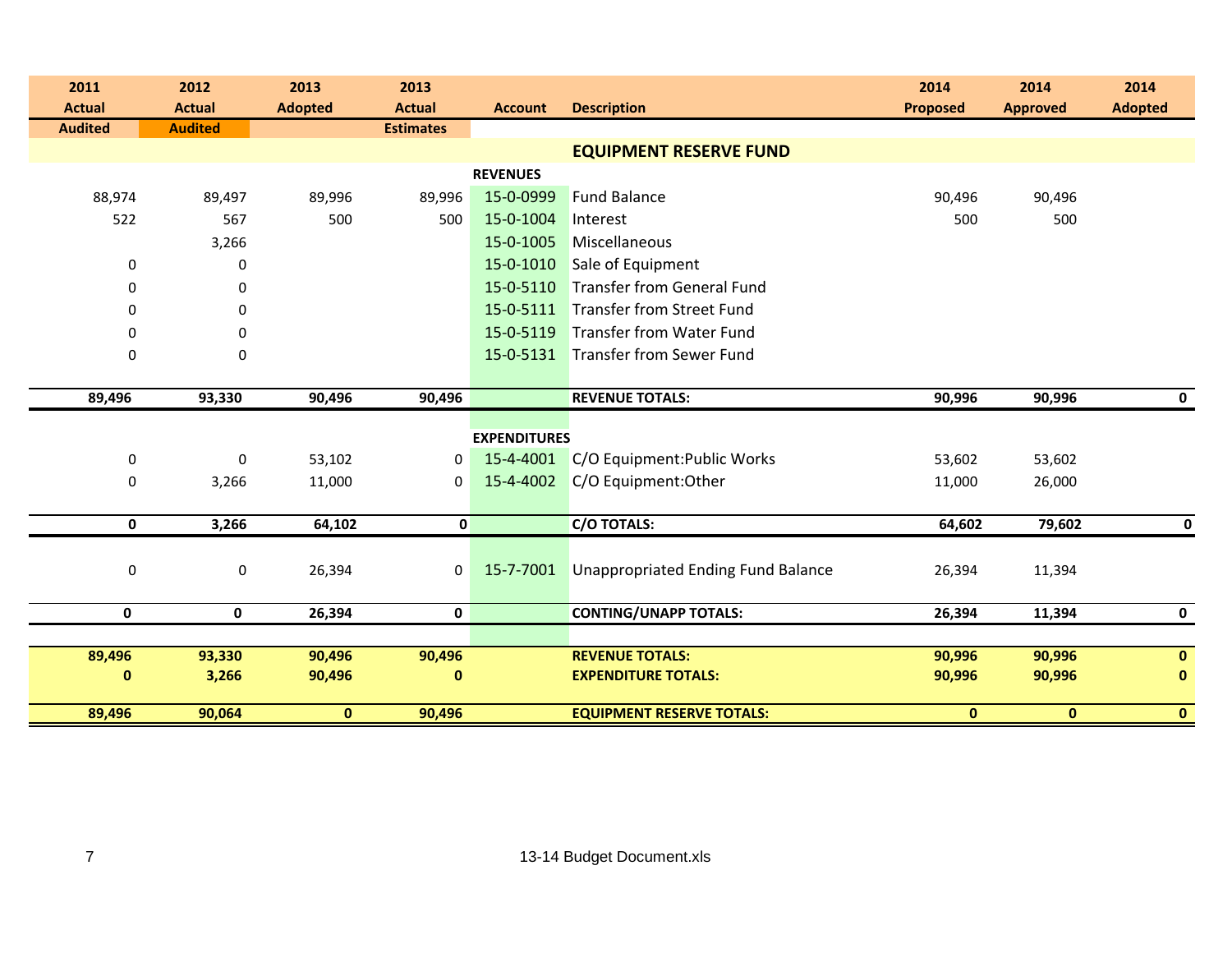| 2011           | 2012           | 2013             | 2013             |                     |                                    | 2014            | 2014            | 2014           |
|----------------|----------------|------------------|------------------|---------------------|------------------------------------|-----------------|-----------------|----------------|
| <b>Actual</b>  | <b>Actual</b>  | <b>Adopted</b>   | <b>Actual</b>    | <b>Account</b>      | <b>Description</b>                 | <b>Proposed</b> | <b>Approved</b> | <b>Adopted</b> |
| <b>Audited</b> | <b>Audited</b> |                  | <b>Estimates</b> |                     |                                    |                 |                 |                |
|                |                |                  |                  |                     | <b>WATER FUND</b>                  |                 |                 |                |
|                |                |                  |                  | <b>REVENUES</b>     |                                    |                 |                 |                |
| 114,123        | 90,962         | 109,921          | 100,633          | 19-0-0999           | <b>Fund Balance</b>                | 95,362          | 95,362          |                |
| 295,098        | 308,201        | 330,000          | 325,000          | 19-0-1002           | <b>Water Monthly Chgs</b>          | 330,000         | 330,000         |                |
| 1,500          | 1,395          | 1,000            | 1,000            | 19-0-1003           | Water Hook ups                     | 1,000           | 1,000           |                |
| 122            | 167            | 150              | 150              | 19-0-1004           | Interest / water                   | 200             | 200             |                |
| 2,941          | 925            | 2,000            | 1,000            | 19-0-1006           | Miscellaneous Water                | 1,200           | 1,200           |                |
| $\mathbf 0$    | $\pmb{0}$      | $\pmb{0}$        | $\mathbf 0$      | 19-0-1007           | <b>Water Service Deposits</b>      | $\pmb{0}$       | 0               |                |
| 5,940          | 9,765          | 9,500            | 9,500            | 19-0-1008           | Late Fees/Water                    | 9,750           | 9,750           |                |
| $\mathbf 0$    | $\mathbf 0$    | 0                | 0                | 19-0-1010           | Over/Short                         | 0               | 0               |                |
| $\mathbf 0$    | $\mathbf 0$    | $\mathbf 0$      | $\Omega$         | 19-0-1025           | <b>Water LID's</b>                 | $\mathbf 0$     | 0               |                |
| $\pmb{0}$      | 0              | 0                | 0                | 19-0-5111           | Xfer from Water Reserve Fund       | 0               | $\mathbf 0$     |                |
| 419,724        | 411,415        | 452,571          | 437,283          |                     | <b>REVENUE TOTALS:</b>             | 437,512         | 437,512         | 0              |
|                |                |                  |                  | <b>EXPENDITURES</b> |                                    |                 |                 |                |
| 15,375         | 15,971         | 15,500           | 15,967           | 19-2-2002           | <b>Public Works Supervisor</b>     | 16,596          | 16,596          |                |
| 7,221          | 10,841         | 11,200           | 11,089           | 19-2-2003           | <b>Clerk II - Finance</b>          | 11,991          | 11,991          |                |
| 16,381         | 15,869         | 15,550           | 11,773           | 19-2-2004           | City Recorder                      | 16,474          | 16,474          |                |
| $\mathbf 0$    | $\mathbf 0$    | $\boldsymbol{0}$ | $\mathbf 0$      | 19-2-2005           | Overtime                           | $\bf{0}$        | 0               |                |
| 10,825         | 14,839         | 12,475           | 15,302           | 19-2-2006           | PER                                | 12,959          | 12,959          |                |
| $\mathbf 0$    | 57             | 1,290            | 1,290            | 19-2-2007           | Worker's Comp & Benefit Assessment | 4,410           | 4,410           |                |
| 4,734          | 6,409          | 4,100            | 6,499            | 19-2-2008           | SS & MC                            | 5,747           | 5,747           |                |
| 18,217         | 20,250         | 24,500           | 24,649           | 19-2-2009           | Employee Insurance                 | 25,550          | 25,550          |                |
| 3,374          | 0              | 700              | $\mathbf 0$      | 19-2-2010           | Unemployment                       | 700             | 700             |                |
| 12,669         | 13,348         | 13,600           | 8,784            | 19-2-2013           | <b>Utility Maintenance Worker</b>  | 14,147          | 14,147          |                |
| 8,834          | 10,427         | 12,500           | 12,587           | 19-2-2015           | Clerk I - UB/Court                 | 13,518          | 13,518          |                |
| 3,190          | 2,828          | 2,400            | 2,685            | 19-2-2018           | Part Time                          | 1,200           | 1,200           |                |
| 100,820        | 110,839        | 113,815          | 110,624          |                     | PERSONAL SERVICE TOTALS:           | 123,292         | 123,292         | $\mathbf 0$    |
| 593            | 2,397          | 2,400            | 2,077            | 19-3-3001           | <b>Office Supplies</b>             | 2,400           | 2,400           |                |
| 2,481          | 2,263          | 2,800            | 3,739            | 19-3-3002           | Postage                            | 3,800           | 3,800           |                |
|                | 1,334          | 2,195            | 1,281            | 19-3-3003           | <b>Schools &amp; Training</b>      | 2,194           | 2,194           |                |
| 970            | 1,270          | 2,000            | 377              | 19-3-3004           | Miscellaneous                      | 2,000           | 2,000           |                |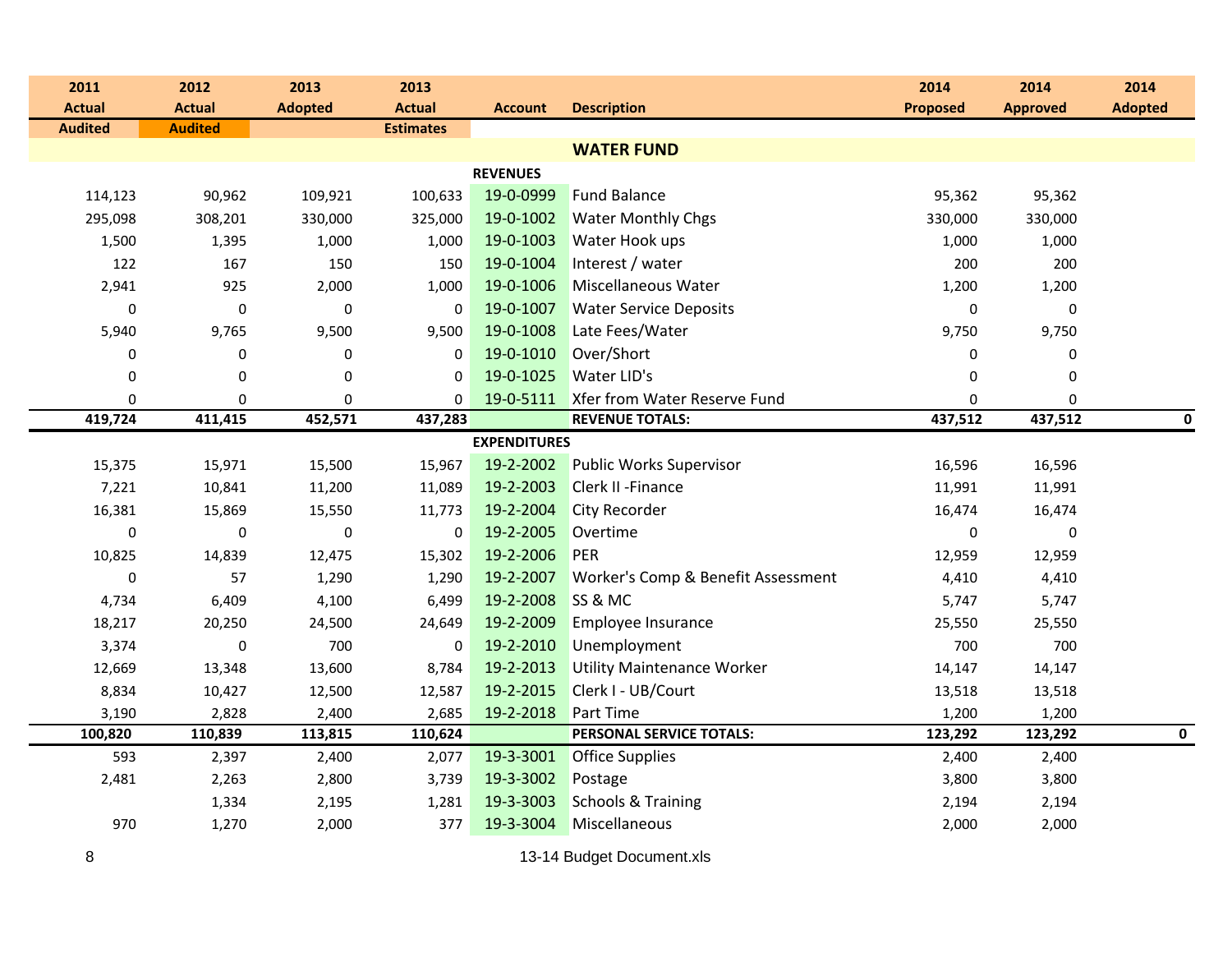| 2011                    | 2012             | 2013           | 2013             |                |                                    | 2014            | 2014            | 2014           |
|-------------------------|------------------|----------------|------------------|----------------|------------------------------------|-----------------|-----------------|----------------|
| <b>Actual</b>           | <b>Actual</b>    | <b>Adopted</b> | <b>Actual</b>    | <b>Account</b> | <b>Description</b>                 | <b>Proposed</b> | <b>Approved</b> | <b>Adopted</b> |
| <b>Audited</b>          | <b>Audited</b>   |                | <b>Estimates</b> |                |                                    |                 |                 |                |
| 553                     | 67               | 100            | $\pmb{0}$        | 19-3-3005      | <b>Water Dept Refund</b>           | 100             | 100             |                |
| 312                     | $\boldsymbol{0}$ | $\pmb{0}$      | 0                | 19-3-3006      | Legal                              | $\pmb{0}$       | $\mathbf 0$     |                |
| 5,351                   | 8,007            | 7,000          | 8,229            | 19-3-3007      | Audit                              | 8,300           | 8,300           |                |
| $\mathbf 0$             | 975              | $\pmb{0}$      | 75               | 19-3-3009      | Consultants / Engineer             | 7,500           | 7,500           |                |
| 10,456                  | 12,431           | 11,000         | 12,067           | 19-3-3010      | Electricity                        | 12,000          | 12,000          |                |
| 2,043                   | 2,206            | 2,100          | 2,408            | 19-3-3011      | Telephones & Pagers                | 2,400           | 2,400           |                |
| 300                     | 222              | 1,200          | 833              | 19-3-3014      | Print & Publish                    | 1,200           | 1,200           |                |
| 586                     | 1,020            | 1,200          | 2,047            | 19-3-3016      | Chemicals                          | 2,000           | 2,000           |                |
| 987                     | 1,717            | 1,500          | 1,500            | 19-3-3017      | Minor Parts & Repair               | 1,500           | 1,500           |                |
| $\boldsymbol{0}$        | 5,454            | 3,500          | 2,500            | 19-3-3018      | Paving / Water Lines               | 2,500           | 2,500           |                |
| 0                       | 40               | 1,000          | 554              | 19-3-3019      | <b>Water System Supplies</b>       | 1,000           | 1,000           |                |
| 210                     | $\boldsymbol{0}$ | 500            | $\boldsymbol{0}$ | 19-3-3020      | <b>Small Tools</b>                 | 500             | 500             |                |
| 5,724                   | 3,870            | 6,000          | 6,000            | 19-3-3021      | Lab Tests                          | 5,000           | 5,000           |                |
| 2,406                   | 2,900            | 2,000          | 2,000            | 19-3-3022      | Computer & Software Expenses       | 2,000           | 2,000           |                |
| 10,260                  | 372              | 3,000          | 5,094            | 19-3-3024      | Bonds / Insurance                  | 5,000           | 5,000           |                |
| 1,124                   | $\pmb{0}$        | $\pmb{0}$      | 0                | 19-3-3027      | <b>City Hall Phone</b>             | 0               | $\pmb{0}$       |                |
| 2,308                   | 3,157            | 3,500          | 2,785            | 19-3-3028      | <b>Equipment Operation</b>         | 3,500           | 3,500           |                |
| 3,293                   | 3,196            | 3,000          | 1,500            | 19-3-3029      | Water Hookup expense               | 3,000           | 3,000           |                |
| 0                       | $\boldsymbol{0}$ | 2,500          | 1,768            | 19-3-3031      | <b>Hydrant Maintenance</b>         | 1,000           | 2,500           |                |
| 0                       | 67               | $\pmb{0}$      | 0                | No Code        | Alarm System / Audit Placement     | $\pmb{0}$       | $\pmb{0}$       |                |
| 3,985                   | 3,478            | 3,600          | 0                | 19-3-3033      | Water System General Maint         | 3,600           | 3,600           |                |
| 0                       | 500              | 500            | 500              | 19-3-3040      | Copy Machine Contract              | 500             | 500             |                |
| 53,942                  | 56,943           | 62,595         | 57,333           |                | <b>MATERIAL &amp; SERV TOTALS:</b> | 72,994          | 74,494          | $\mathbf 0$    |
| $\pmb{0}$               | $\pmb{0}$        | 30,000         | 0                | 19-4-4001      | Water Plant C/O                    | 15,000          | 15,000          |                |
| 0                       | $\pmb{0}$        | 1,500          | 0                | 19-4-4003      | C/O Hydrants                       | 1,500           | 1,500           |                |
| 0                       | $\pmb{0}$        | $\pmb{0}$      | $\boldsymbol{0}$ | 19-4-4008      | Water Lines C/O                    | 15,000          | 15,000          |                |
| $\boldsymbol{0}$        | $\boldsymbol{0}$ | 2,000          | 0                | 19-4-4010      | Computer C/O                       | 0               | $\pmb{0}$       |                |
| 0                       | 0                | $\pmb{0}$      | 0                | 19-4-4014      | Miscellaneous C/O                  | 0               | 0               |                |
| $\overline{\mathbf{0}}$ | $\mathbf{0}$     | 33,500         | $\mathbf 0$      |                | C/O TOTALS:                        | 31,500          | 31,500          | $\mathbf 0$    |
| 136,000                 | 143,000          | 145,000        | 145,000          | 19-5-5004      | <b>WTR transfer to Bonded Debt</b> | 152,000         | 152,000         |                |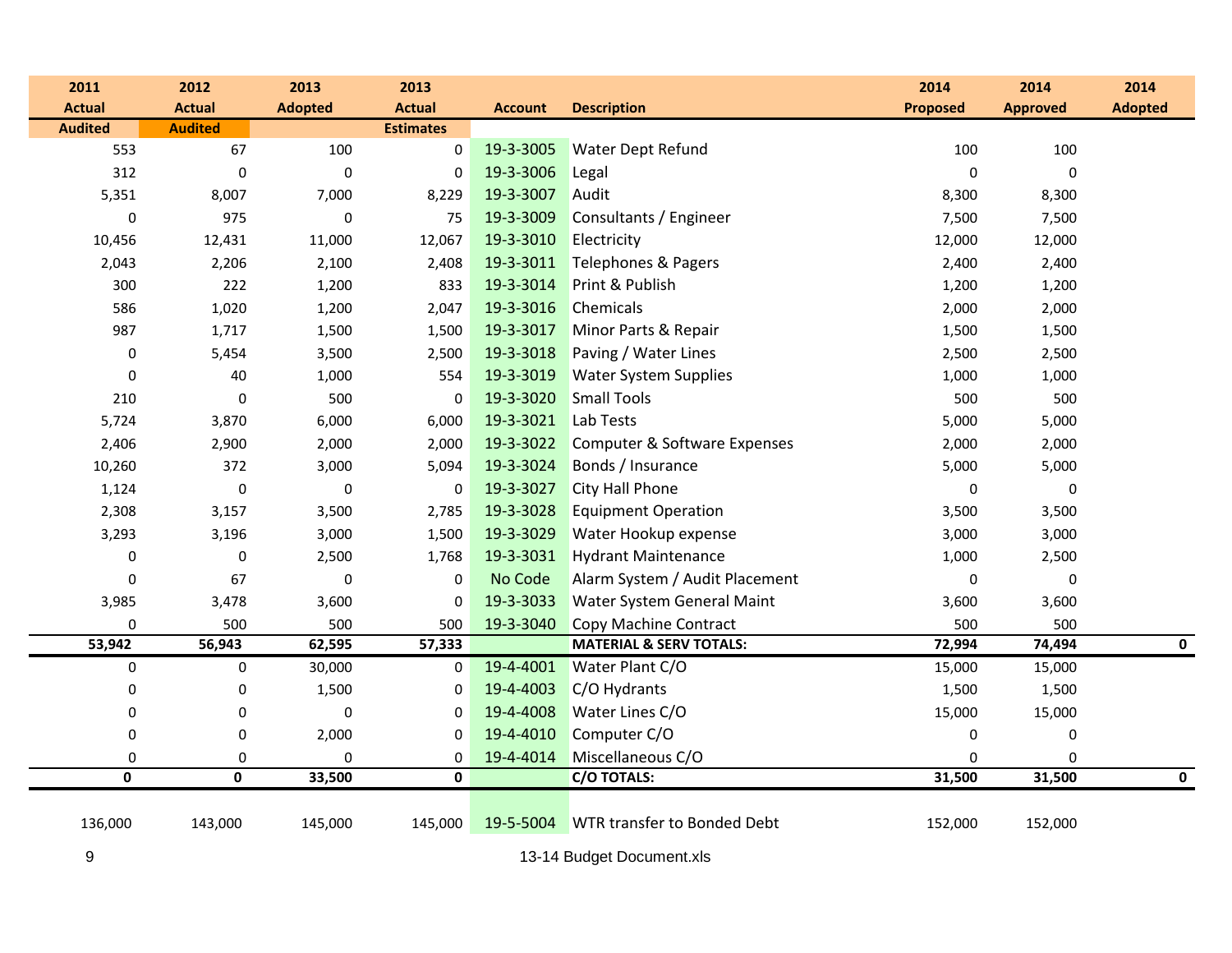| 2011           | 2012           | 2013           | 2013             |                |                                       | 2014            | 2014            | 2014           |
|----------------|----------------|----------------|------------------|----------------|---------------------------------------|-----------------|-----------------|----------------|
| <b>Actual</b>  | <b>Actual</b>  | <b>Adopted</b> | <b>Actual</b>    | <b>Account</b> | <b>Description</b>                    | <b>Proposed</b> | <b>Approved</b> | <b>Adopted</b> |
| <b>Audited</b> | <b>Audited</b> |                | <b>Estimates</b> |                |                                       |                 |                 |                |
|                |                |                |                  | 19-5-5005      | Xfer to General Fund                  |                 |                 |                |
| 38,000         | 0              | 15,000         | 15,000           | 19-5-5006      | WTR transfer to Wtr Reserve Fund      | 5,000           | 5,000           |                |
|                |                |                |                  | 19-5-5007      | WTR transfer to Equip Fund            |                 |                 |                |
| $\mathbf 0$    | $\Omega$       | 14,000         | 14,000           | 19-5-5008      | <b>Transfer to General Facilities</b> |                 |                 |                |
| 174,000        | 143,000        | 174,000        | 174,000          |                | <b>TRANSFERS IN/OUT TOTALS:</b>       | 157,000         | 157,000         | 0              |
|                |                |                |                  |                |                                       |                 |                 |                |
| $\mathbf 0$    | 0              | 37,661         | 0                | 19-6-6001      | <b>WTR Contingency</b>                | 25,452          | 25,452          |                |
| $\mathbf 0$    | $\mathbf 0$    | 31,000         | 0                | 19-9-9001      | <b>Unappropriated EFB</b>             | 27,274          | 25,774          |                |
|                |                |                |                  |                |                                       |                 |                 |                |
| 0              | 0              | 68,661         | 0                |                | <b>CONTING/UNAPP TOTALS:</b>          | 52,726          | 51,226          | 0              |
|                |                |                |                  |                |                                       |                 |                 |                |
| 419,724        | 411,415        | 452,571        | 437,283          |                | <b>REVENUE TOTALS:</b>                | 437,512         | 437,512         | $\mathbf{0}$   |
| 328,762        | 310,782        | 452,571        | 341,957          |                | <b>EXPENDITURE TOTALS:</b>            | 437,512         | 437,512         | $\mathbf{0}$   |
|                |                |                |                  |                |                                       |                 |                 |                |
| 90,962         | 100,633        | $\mathbf{0}$   | 95,326           |                | <b>WATER FUND TOTALS:</b>             | 0               | $\mathbf{0}$    | $\mathbf{0}$   |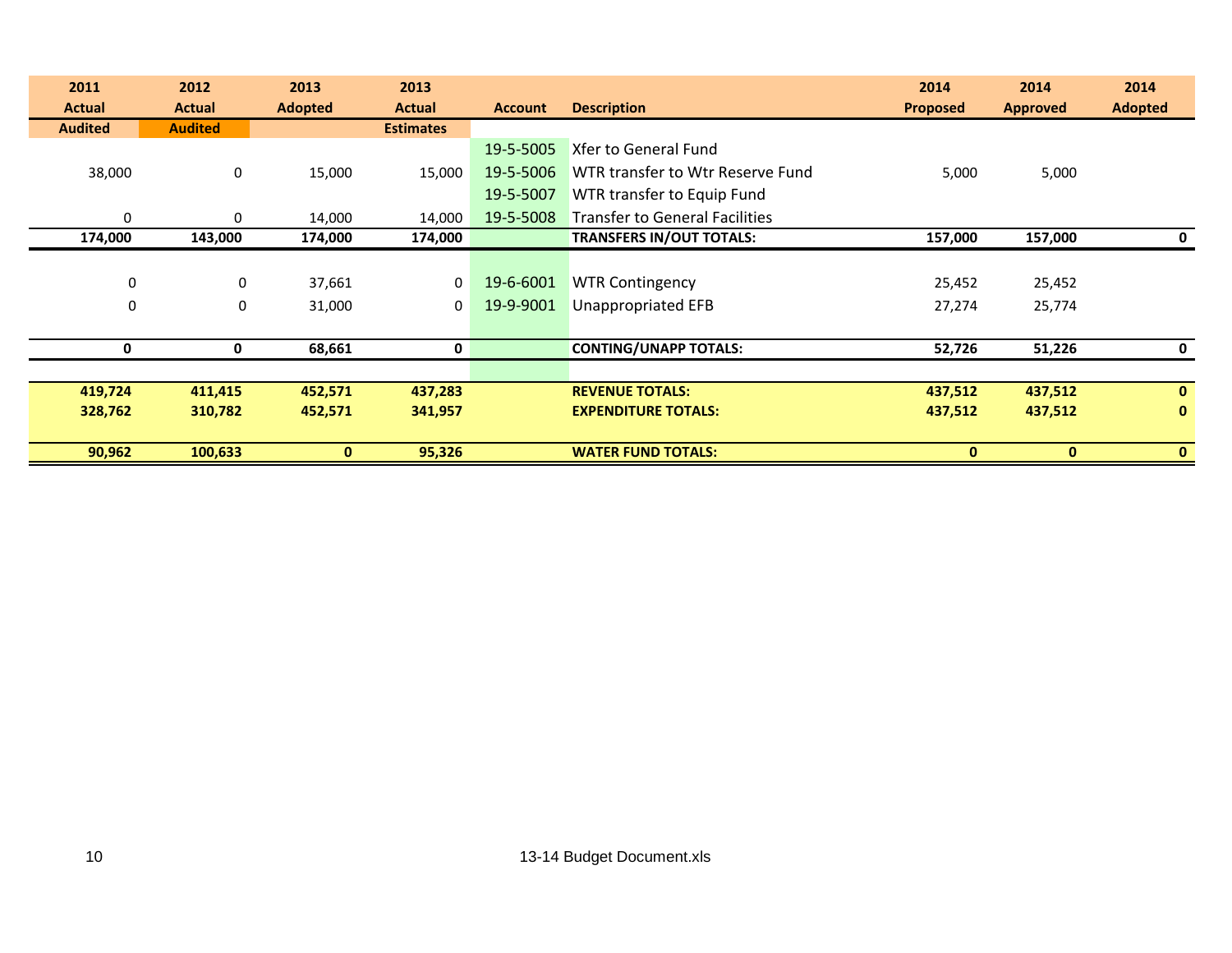| 2011<br><b>Actual</b> | 2012<br><b>Actual</b> | 2013<br><b>Adopted</b> | 2013<br><b>Actual</b> | <b>Account</b>      | <b>Description</b>                 | 2014<br><b>Proposed</b> | 2014<br><b>Approved</b> | 2014<br><b>Adopted</b> |
|-----------------------|-----------------------|------------------------|-----------------------|---------------------|------------------------------------|-------------------------|-------------------------|------------------------|
| <b>Audited</b>        | <b>Audited</b>        |                        | <b>Estimates</b>      |                     |                                    |                         |                         |                        |
|                       |                       |                        |                       |                     |                                    |                         |                         |                        |
|                       |                       |                        |                       |                     | <b>BONDED DEBT SERVICE FUND</b>    |                         |                         |                        |
|                       |                       |                        |                       | <b>REVENUES</b>     |                                    |                         |                         |                        |
| 135,063               | 113,127               | 110,231                | 110,272               | 21-0-0999           | <b>Fund Balance</b>                | 105,372                 | 105,372                 |                        |
| 72                    | 116                   | 75                     | 75                    | 21-0-1004           | Interest / Bonded Debt             |                         |                         |                        |
| 136,000               | 143,000               | 145,000                | 145,000               | 21-0-5119           | Transfer from Water Fund           | 152,000                 | 152,000                 |                        |
| 169,000               | 174,000               | 170,000                | 170,000               | 21-0-5131           | <b>Transfer from Sewer Fund</b>    | 170,000                 | 170,000                 |                        |
| $\mathbf 0$           |                       | 0                      |                       | 21-0-5132           | <b>Transfer from Sewer Reserve</b> |                         |                         |                        |
| 440,135               | 430,243               | 425,306                | 425,347               |                     | <b>REVENUE TOTALS:</b>             | 427,372                 | 427,372                 | $\mathbf 0$            |
|                       |                       |                        |                       |                     |                                    |                         |                         |                        |
|                       |                       |                        |                       | <b>EXPENDITURES</b> |                                    |                         |                         |                        |
| 52,944                | 51,664                | 50,321                 | 50,321                | 21-8-8003           | Bond Int Sewer 1993-FmHA           | 48,910                  | 48,910                  |                        |
| 25,600                | 26,880                | 28,225                 | 28,225                | 21-8-8004           | Bond Prin Sewer 1993-FmHA          | 29,636                  | 29,636                  |                        |
| 35,331                | 34,134                | 32,926                 | 32,926                | 21-8-8012           | Bond Int Water (OECDD - 2003)      | 31,706                  | 31,706                  |                        |
| 119,662               | 120,858               | 122,068                | 122,068               | 21-8-8013           | Bond Prin Water (OECDD - 2003)     | 123,288                 | 123,288                 |                        |
| 27,946                | 29,237                | 30,588                 | 30,588                | 21-8-8015           | Bond Prin Sewer (OECDD - 2010)     | 32,002                  | 32,002                  |                        |
| 65,525                | 57,198                | 55,847                 | 55,847                | 21-8-8016           | Bond Int Sewer (OECDD - 2010)      | 54,435                  | 54,435                  |                        |
| 327,008               | 319,971               | 319,975                | 319,975               |                     | <b>BOND PAYMENT TOTALS:</b>        | 319,977                 | 319,977                 | $\mathbf 0$            |
|                       |                       |                        |                       |                     |                                    |                         |                         |                        |
| $\pmb{0}$             | $\mathbf 0$           | $\pmb{0}$              | $\mathbf{0}$          | 21-9-9001           |                                    |                         |                         |                        |
| $\pmb{0}$             | 0                     | 105,331                | 0                     | 21-9-9002           | <b>Unappropriated EFB</b>          | 107,395                 | 107,395                 |                        |
|                       |                       |                        |                       |                     |                                    |                         |                         |                        |
| $\mathbf 0$           | $\mathbf{0}$          | 105,331                | 0                     |                     | <b>UNAPPROPRIATED TOTALS:</b>      | 107,395                 | 107,395                 | $\mathbf 0$            |
| 440,135               | 430,243               | 425,306                | 425,347               |                     | <b>REVENUE TOTALS:</b>             | 427,372                 | 427,372                 | $\mathbf{0}$           |
| 327,008               | 319,971               | 425,306                | 319,975               |                     | <b>EXPENDITURE TOTALS:</b>         | 427,372                 | 427,372                 | $\mathbf 0$            |
| 113,127               | 110,272               | $\mathbf{0}$           | 105,372               |                     | <b>BONDED DEBT TOTALS:</b>         | $\mathbf{0}$            | $\mathbf{0}$            | $\mathbf{0}$           |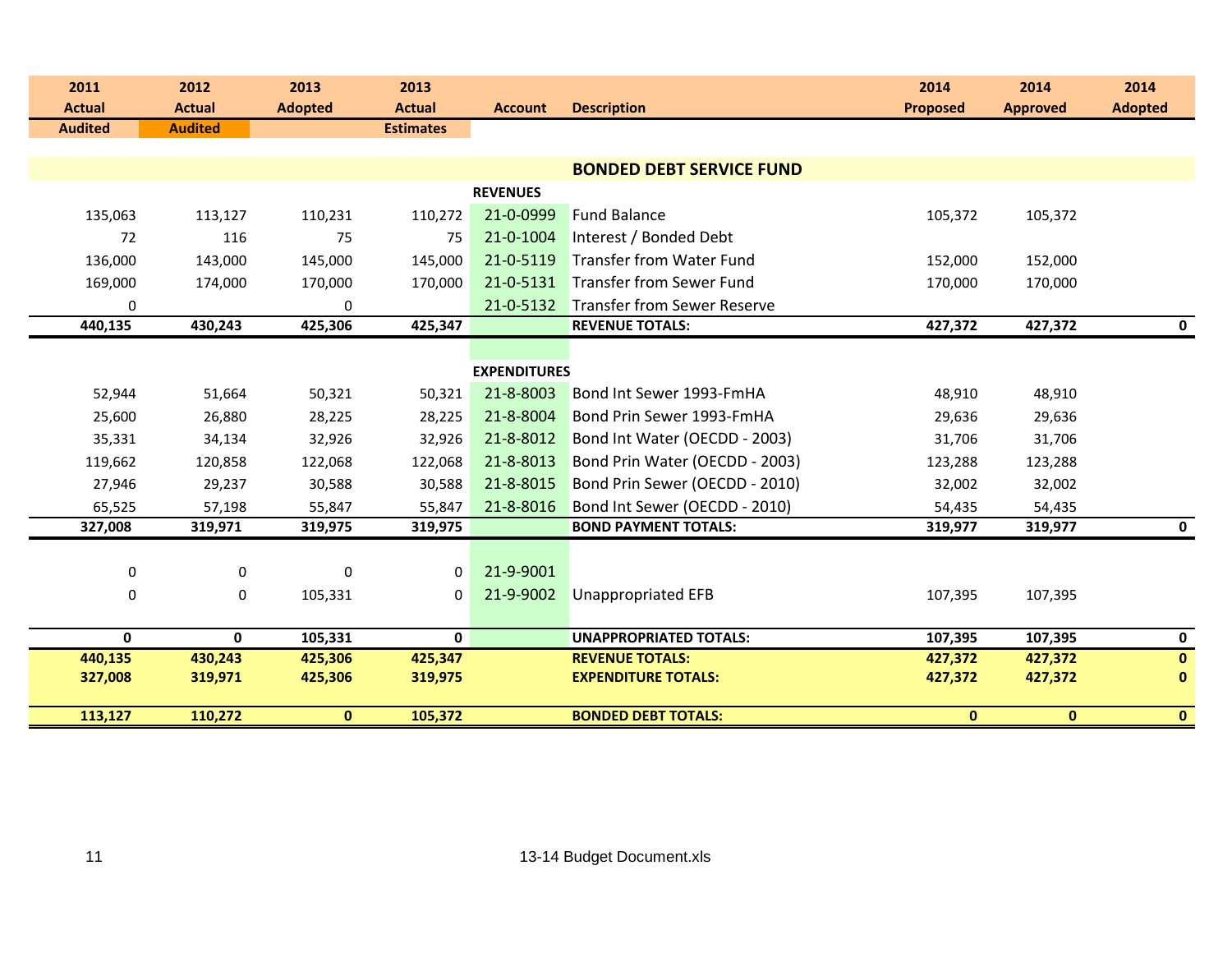| 2011<br><b>Actual</b>    | 2012<br><b>Actual</b> | 2013<br><b>Adopted</b> | 2013<br><b>Actual</b> | <b>Account</b>      | <b>Description</b>                  | 2014<br><b>Proposed</b> | 2014<br><b>Approved</b> | 2014<br><b>Adopted</b> |
|--------------------------|-----------------------|------------------------|-----------------------|---------------------|-------------------------------------|-------------------------|-------------------------|------------------------|
| <b>Audited</b>           | <b>Audited</b>        |                        | <b>Estimates</b>      |                     |                                     |                         |                         |                        |
|                          |                       |                        |                       |                     |                                     |                         |                         |                        |
|                          |                       |                        |                       |                     | <b>WATER SYSTEM RESERVE FUND</b>    |                         |                         |                        |
|                          |                       |                        |                       | <b>REVENUES</b>     |                                     |                         |                         |                        |
| 106,581                  | 148,904               | 149,204                | 153,127               | 23-0-0999           | <b>Fund Balance</b>                 | 172,927                 | 172,927                 |                        |
| 323                      | 368                   | 300                    | 300                   | 23-0-1004           | Interest / Water System Reserv      | 323                     | 323                     |                        |
| 0                        | 0                     | $\mathbf 0$            | $\mathbf 0$           | 23-0-1006           | Interest / SDC Water                |                         |                         |                        |
| 4,000                    | 3,855                 | 9,000                  | 4,500                 | 23-0-1007           | <b>SDC Water</b>                    | 9,000                   | 9,000                   |                        |
| $\mathbf 0$              | 0                     | $\mathbf 0$            | $\Omega$              | 23-0-1009           | Miscellaneous                       |                         |                         |                        |
| 38,000                   | $\mathbf{0}$          | 15,000                 | 15,000                | 23-0-5119           | <b>Transfer from Water Fund</b>     | 5,000                   | 5,000                   |                        |
| 148,904                  | 153,127               | 173,504                | 172,927               |                     | <b>REVENUE TOTALS:</b>              | 187,250                 | 187,250                 | $\mathbf 0$            |
|                          |                       |                        |                       |                     |                                     |                         |                         |                        |
|                          |                       |                        |                       | <b>EXPENDITURES</b> |                                     |                         |                         |                        |
| $\overline{\phantom{a}}$ | $\pmb{0}$             | 100                    | $\mathbf{0}$          | 23-3-3003           | Administration                      | 100                     | 100                     |                        |
|                          |                       | 2,500                  |                       | 23-3-3004           | Engineering                         |                         |                         |                        |
| $\mathbf 0$              | $\mathbf 0$           | 2,600                  | $\mathbf 0$           |                     | <b>MATERIALS &amp; SERV TOTALS:</b> | 100                     | 100                     | $\mathbf 0$            |
|                          |                       |                        |                       |                     |                                     |                         |                         |                        |
| 0                        | $\pmb{0}$             | 71,904                 | 0                     | 23-4-4001           | <b>Water Capital Outlay</b>         | 73,150                  | 73,150                  |                        |
|                          |                       | 90,000                 | 0                     | 23-4-4008           | <b>Automated Meter Reading</b>      | 105,000                 | 105,000                 |                        |
| $\mathbf 0$              | 0                     | 161,904                | $\mathbf 0$           |                     | <b>C/O TOTALS:</b>                  | 178,150                 | 178,150                 | $\mathbf 0$            |
|                          | $\mathbf 0$           | 0                      | $\mathbf 0$           | 23-5-5001           | <b>Transfer to Water Fund</b>       |                         |                         |                        |
| $\mathbf 0$              | 0                     | $\mathbf 0$            | 0                     |                     | <b>TRANSFERS IN/OUT TOTALS:</b>     | 0                       | 0                       | $\mathbf 0$            |
| 0                        | $\mathbf 0$           | 9,000                  | $\mathbf{0}$          | 23-7-7001           | <b>Reserve Water</b>                |                         |                         |                        |
| 0                        | 0                     | 0                      | 0                     | 23-7-7002           | <b>Reserve Water SDC</b>            | 9,000                   | 9,000                   |                        |
| $\mathbf{0}$             | 0                     | 9,000                  | $\mathbf{0}$          |                     | <b>CONTING/RESERVE TOTALS:</b>      | 9,000                   | 9,000                   | $\mathbf 0$            |
| 148,904                  | 153,127               | 173,504                | 172,927               |                     | <b>REVENUE TOTALS:</b>              | 187,250                 | 187,250                 | $\mathbf{0}$           |
| 0                        | $\mathbf{0}$          | 173,504                | $\bf{0}$              |                     | <b>EXPENDITURE TOTALS:</b>          | 187,250                 | 187,250                 | $\mathbf 0$            |
| 148,904                  | 153,127               | $\mathbf{0}$           | 172,927               |                     | <b>WATER SYS RES TOTALS:</b>        | $\mathbf{0}$            | $\mathbf{0}$            | $\mathbf{0}$           |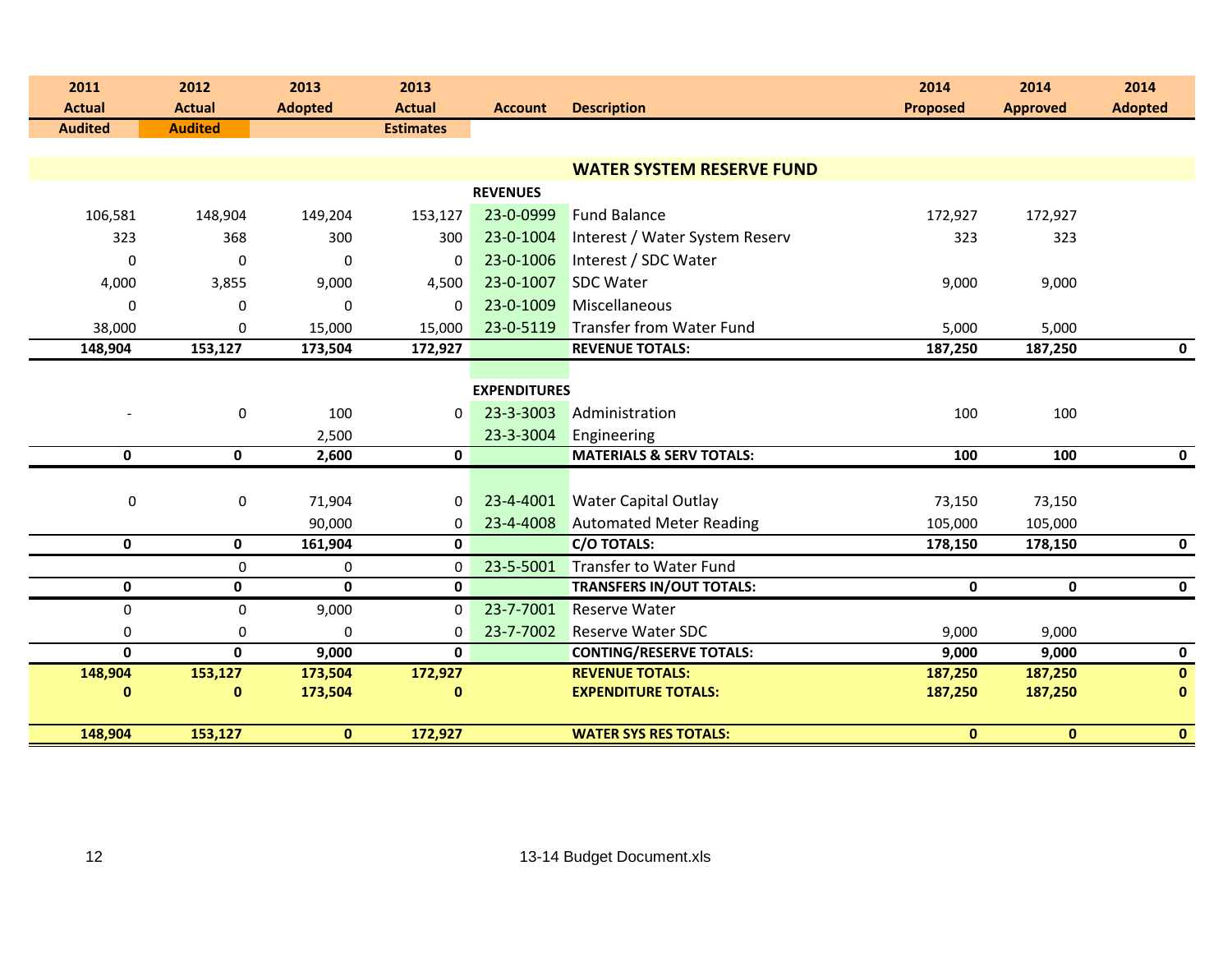| 2011                            | 2012                            | 2013           | 2013                              |                     |                                     | 2014            | 2014            | 2014           |
|---------------------------------|---------------------------------|----------------|-----------------------------------|---------------------|-------------------------------------|-----------------|-----------------|----------------|
| <b>Actual</b><br><b>Audited</b> | <b>Actual</b><br><b>Audited</b> | <b>Adopted</b> | <b>Actual</b><br><b>Estimates</b> | <b>Account</b>      | <b>Description</b>                  | <b>Proposed</b> | <b>Approved</b> | <b>Adopted</b> |
|                                 |                                 |                |                                   |                     | <b>CANYON JOURNEYS TRAIL FUND</b>   |                 |                 |                |
|                                 |                                 |                |                                   | <b>REVENUES</b>     |                                     |                 |                 |                |
| 0                               | 16,122                          | 80,000         | 79,970                            | 24-0-0999           | <b>Fund Balance</b>                 | 80,100          | 80,100          |                |
| 122                             | 168                             |                | 130                               | 24-0-1004           | Interest                            |                 |                 |                |
|                                 | 14,010                          |                |                                   | 24-0-1005           | <b>TE Grant</b>                     |                 |                 |                |
|                                 |                                 | 330,000        |                                   | 24-0-1006           | Other Grants: OPRD, Foundation      | 330,000         | 330,000         |                |
|                                 | 50,000                          |                |                                   | 24-0-1007           | <b>Other Funding Sources</b>        |                 |                 |                |
| 16,000                          | 16,000                          |                |                                   | 24-0-5031           | Transfer from General Fund          |                 |                 |                |
| 16,122                          | 96,300                          | 410,000        | 80,100                            |                     | <b>REVENUE TOTALS:</b>              | 410,100         | 410,100         | $\mathbf 0$    |
|                                 |                                 |                |                                   |                     |                                     |                 |                 |                |
|                                 |                                 |                |                                   | <b>EXPENDITURES</b> |                                     |                 |                 |                |
|                                 | 16,330                          | 35,200         |                                   | 24-3-3010           | Engineering                         | 35,000          | 35,000          |                |
|                                 | 0                               | 2,500          |                                   | 24-3-3012           | Administration                      | 2,500           | 2,500           |                |
|                                 |                                 |                |                                   | 24-3-3013           | <b>City Match</b>                   |                 |                 |                |
| $\mathbf 0$                     | 16,330                          | 37,700         | 0                                 |                     | <b>MATERIALS &amp; SERV TOTALS:</b> | 37,500          | 37,500          | $\mathbf 0$    |
|                                 |                                 |                |                                   |                     |                                     |                 |                 |                |
|                                 |                                 | 372,300        | 0                                 | 24-4-4011           | C/O Construction                    | 372,600         | 372,600         |                |
| 0                               | 0                               | 372,300        | 0                                 |                     | <b>C/O TOTALS:</b>                  | 372,600         | 372,600         | $\mathbf 0$    |
|                                 |                                 |                |                                   |                     |                                     |                 |                 |                |
| $\boldsymbol{0}$                | 0                               |                | $\mathbf 0$                       | 24-6-6001           | Contingency                         |                 |                 |                |
| $\mathbf 0$                     | $\mathbf 0$                     | $\mathbf 0$    | $\mathbf{0}$                      |                     | <b>CONTING/RESERVE TOTALS:</b>      | 0               | $\mathbf{0}$    | $\mathbf 0$    |
| 16,122                          | 96,300                          | 410,000        | 80,100                            |                     | <b>REVENUE TOTALS:</b>              | 410,100         | 410,100         | $\mathbf{0}$   |
| $\bf{0}$                        | 16,330                          | 410,000        | $\bf{0}$                          |                     | <b>EXPENDITURE TOTALS:</b>          | 410,100         | 410,100         | $\bf{0}$       |
|                                 |                                 |                |                                   |                     |                                     |                 |                 |                |
| 16,122                          | 79,970                          | $\mathbf{0}$   | 80,100                            |                     | <b>CANYON JOURN. TRAILS TOTALS:</b> | $\mathbf 0$     | $\mathbf{0}$    | $\mathbf{0}$   |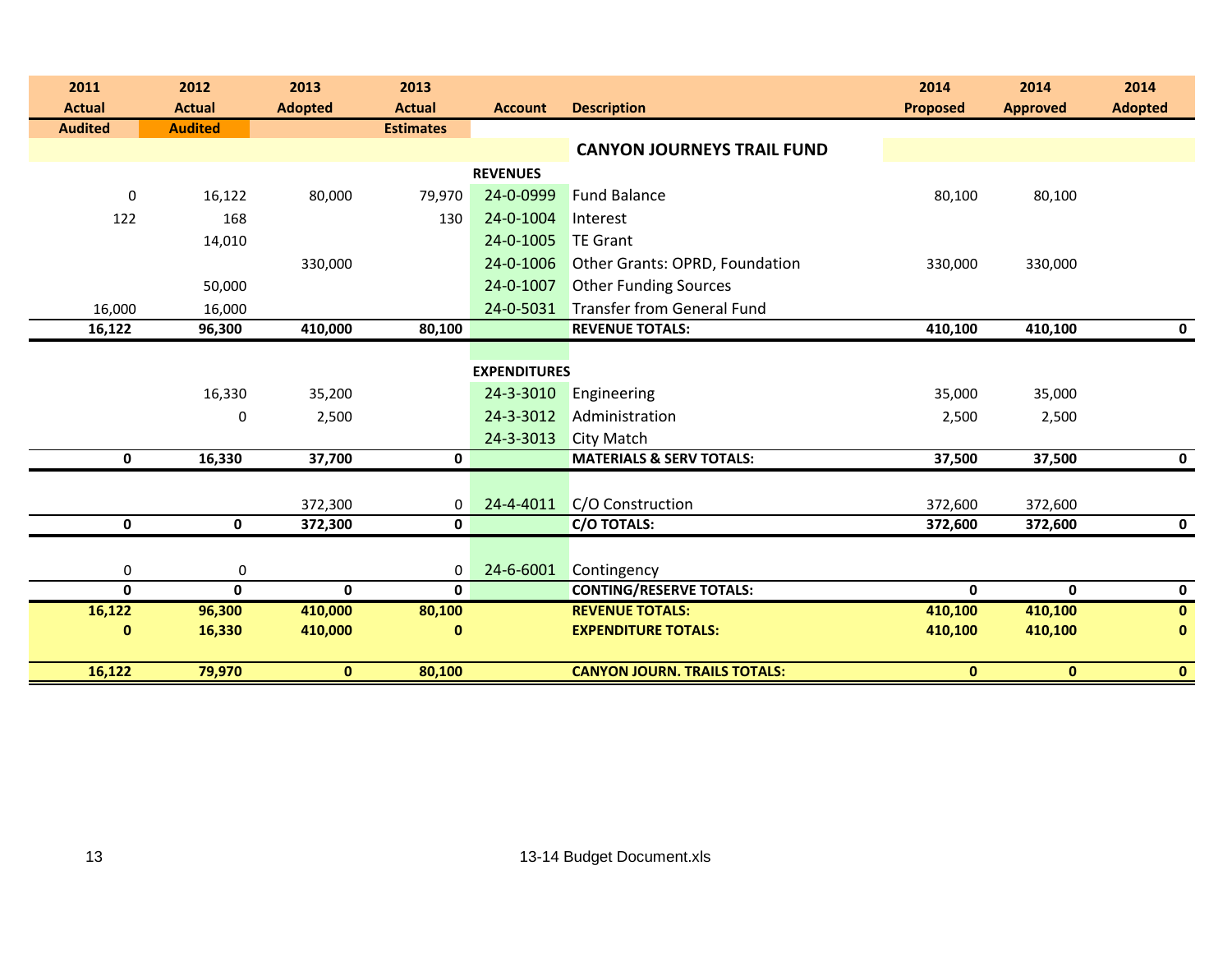| 2011<br><b>Actual</b> | 2012<br><b>Actual</b> | 2013<br><b>Adopted</b> | 2013<br><b>Actual</b> | <b>Account</b>      | <b>Description</b>                  | 2014<br><b>Proposed</b> | 2014<br><b>Approved</b> | 2014<br><b>Adopted</b> |
|-----------------------|-----------------------|------------------------|-----------------------|---------------------|-------------------------------------|-------------------------|-------------------------|------------------------|
| <b>Audited</b>        | <b>Audited</b>        |                        | <b>Estimates</b>      |                     |                                     |                         |                         |                        |
|                       |                       |                        |                       |                     |                                     |                         |                         |                        |
|                       |                       |                        |                       |                     | <b>HIGHWAY 22 FUND</b>              |                         |                         |                        |
|                       |                       |                        |                       | <b>REVENUES</b>     |                                     |                         |                         |                        |
| $\Omega$              | 3,575                 | $\mathbf 0$            | 3,742                 | 25-0-0999           | <b>Fund Balance</b>                 | $\mathbf{0}$            | 0                       | 0                      |
| 122                   | 167                   | 0                      |                       | 25-0-1004           | Interest                            | <sup>0</sup>            | 0                       | 0                      |
| 50,780                | 334,677               | 0                      | 4,323                 | 25-0-1005           | <b>ODOT Grants</b>                  | O                       | U                       | 0                      |
| $\Omega$              | $\Omega$              | 0                      |                       | 25-0-1006           | <b>Other Funding</b>                | 0                       | 0                       | 0                      |
| 15,000                | 12,936                | 0                      |                       | 25-0-5011           | <b>Transfer from Street Reserve</b> | 0                       | 0                       | 0                      |
| 65,902                | 351,355               | $\mathbf 0$            | 8,065                 |                     | <b>REVENUE TOTALS:</b>              | $\mathbf 0$             | $\mathbf 0$             | $\mathbf 0$            |
|                       |                       |                        |                       | <b>EXPENDITURES</b> |                                     |                         |                         |                        |
| 1,327                 | $\Omega$              | $\bf{0}$               |                       | 25-3-3001           | Administration                      | 0                       | 0                       | 0                      |
| 61,000                | 40,022                | 0                      |                       | 25-3-3002           | Engineering                         | 0                       | 0                       | 0                      |
|                       |                       | 0                      |                       | 25-3-3003           | <b>City Match</b>                   | 0                       | 0                       | 0                      |
| 62,327                | 40,022                | $\pmb{0}$              | 0                     |                     | <b>MATERIALS &amp; SERV TOTALS:</b> | 0                       | $\mathbf 0$             | $\mathbf 0$            |
| $\mathbf 0$           | 307,591               | $\bf{0}$               |                       | 25-4-4010           | C/O Construction                    | 0                       | $\mathbf 0$             | 0                      |
| 0                     | 307,591               | 0                      | 0                     |                     | C/O TOTALS:                         | 0                       | 0                       | $\mathbf 0$            |
|                       |                       |                        |                       |                     |                                     |                         |                         |                        |
| 0                     | $\mathbf 0$           | 0                      | 0                     | 25-6-6001           | Contingency                         | $\bf{0}$                | 0                       | 0                      |
| 0                     | $\mathbf{0}$          | $\mathbf 0$            | 0                     |                     | <b>CONTING/RESERVE TOTALS:</b>      | 0                       | $\mathbf 0$             | 0                      |
| 65,902                | 351,355               | $\bf{0}$               | 8,065                 |                     | <b>REVENUE TOTALS:</b>              | $\mathbf{0}$            | $\mathbf{0}$            | $\mathbf 0$            |
| 62,327                | 347,613               | $\bf{0}$               | $\bf{0}$              |                     | <b>EXPENDITURE TOTALS:</b>          | $\bf{0}$                | $\mathbf{0}$            | $\mathbf 0$            |
| 3,575                 | 3,742                 | $\mathbf 0$            | 8,065                 |                     | <b>HWY 22 FUND TOTALS:</b>          | 0                       | $\mathbf{0}$            | $\mathbf{0}$           |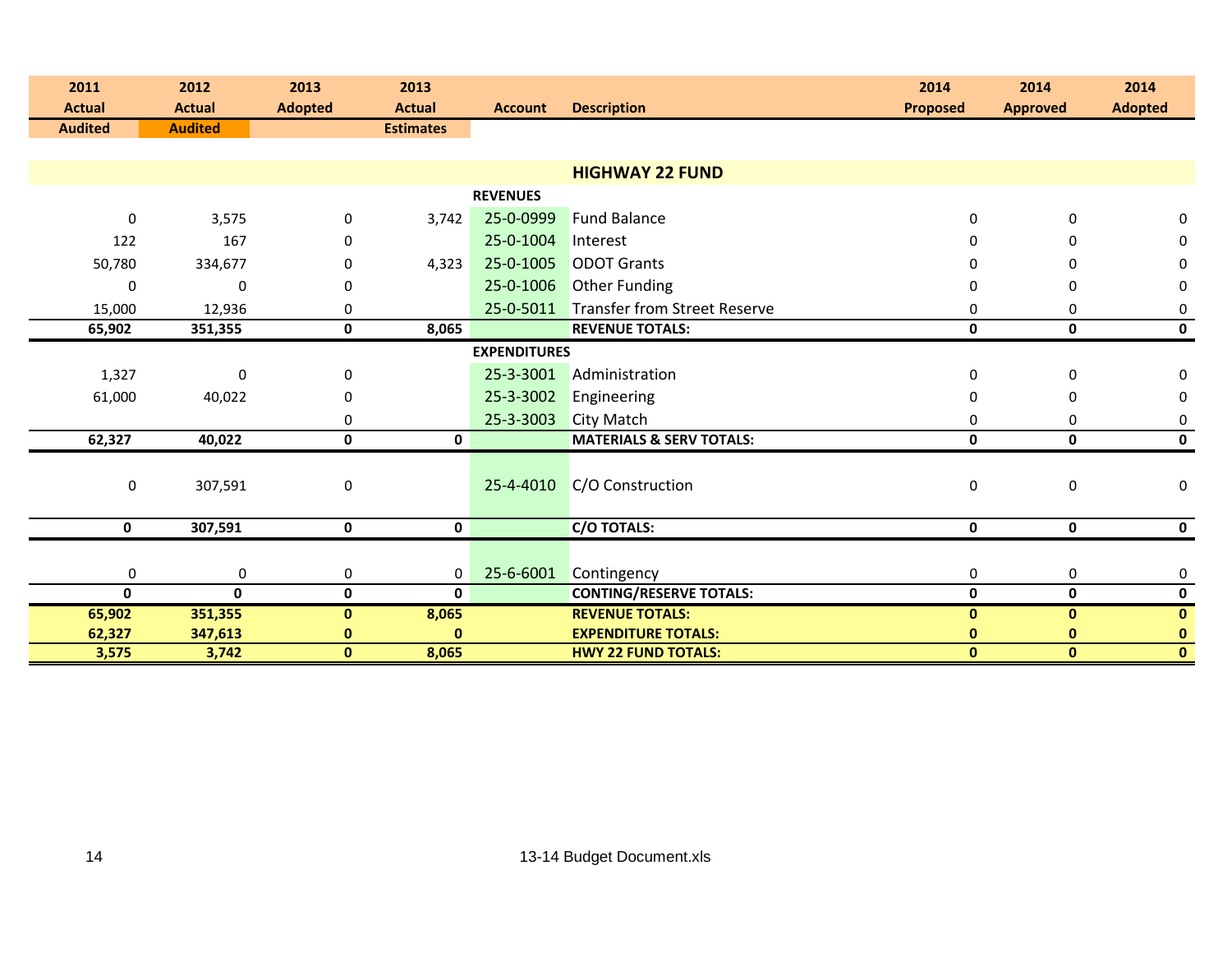| 2011                            | 2012                            | 2013               | 2013                              |                     |                                           | 2014              | 2014              | 2014           |
|---------------------------------|---------------------------------|--------------------|-----------------------------------|---------------------|-------------------------------------------|-------------------|-------------------|----------------|
| <b>Actual</b><br><b>Audited</b> | <b>Actual</b><br><b>Audited</b> | <b>Adopted</b>     | <b>Actual</b><br><b>Estimates</b> | <b>Account</b>      | <b>Description</b>                        | <b>Proposed</b>   | <b>Approved</b>   | <b>Adopted</b> |
|                                 |                                 |                    |                                   |                     | <b>STREET RESERVE FUND</b>                |                   |                   |                |
|                                 |                                 |                    |                                   | <b>REVENUES</b>     |                                           |                   |                   |                |
| 54,004                          | 68,874                          | 98,615             | 90,168                            | 29-0-0999           | <b>Fund Balance</b>                       | 187,618           | 187,618           |                |
| 0                               | 0                               |                    | 450                               | 29-0-1004           | Interest / STRF                           |                   |                   |                |
| 40,813                          | 34,230                          | 450<br>$\mathbf 0$ |                                   | 29-0-5110           | <b>Transfer from General Fund</b>         | 382               | 382               |                |
|                                 |                                 |                    |                                   |                     | Transfer from Street Fund                 |                   |                   |                |
| 94,817                          | 103,104                         | 102,000<br>201,065 | 102,000<br>192,618                | 29-0-5111           | <b>REVENUE TOTALS:</b>                    | 90,000<br>278,000 | 90,000<br>278,000 | $\mathbf 0$    |
|                                 |                                 |                    |                                   | <b>EXPENDITURES</b> |                                           |                   |                   |                |
| 10,943                          | 0                               | 25,000             | 0                                 | 29-4-4001           | C/O Street Citywide                       | 27,000            | 27,000            |                |
| $\Omega$                        | $\mathbf 0$                     | $\mathbf 0$        | $\mathbf 0$                       | 29-4-4002           | C/O Street Linn Cty                       | 20,000            | 20,000            |                |
| 0                               | 0                               | 30,000             | 0                                 | 29-4-4003           | C/O RR Bridge Repair                      | 30,000            | 30,000            |                |
| 0                               |                                 | 131,065            | $\mathbf{0}$                      | 29-4-4004           | Fairview & First                          |                   | 181,000           |                |
|                                 | 0                               |                    |                                   | 29-4-4006           | C/O Street Marion Co.                     | 181,000           |                   |                |
| $\Omega$                        | 0                               | $\mathbf 0$        | $\Omega$                          |                     |                                           |                   |                   |                |
| $\Omega$<br>10,943              | 0<br>$\mathbf{0}$               | 15,000<br>201,065  | 5,000<br>5,000                    | 29-4-4010           | Sidewalks/Ped Paths<br><b>C/O TOTALS:</b> | 20,000<br>278,000 | 20,000<br>278,000 | $\mathbf 0$    |
|                                 |                                 |                    |                                   |                     |                                           |                   |                   |                |
| 15,000                          | 12,936                          |                    |                                   | 29-5-5010           | Xfer to Hwy 22 Fund                       |                   | 0                 | 0              |
| 15,000                          | 12,936                          | $\pmb{0}$          | $\mathbf 0$                       |                     | <b>TRANSFERS IN/OUT TOTALS:</b>           | 0                 | $\mathbf 0$       | $\overline{0}$ |
| $\pmb{0}$                       | 0                               | $\boldsymbol{0}$   | 0                                 | 29-7-7001           | <b>Reserved for Street Improvements</b>   |                   | 0                 | 0              |
| $\pmb{0}$                       | $\pmb{0}$                       | $\boldsymbol{0}$   | 0                                 | 29-7-7002           | Reserved for bike paths                   | $\pmb{0}$         | 0                 | 0              |
|                                 |                                 | 0                  |                                   |                     |                                           |                   |                   |                |
| $\mathbf 0$                     | $\mathbf 0$                     | $\mathbf 0$        | $\mathbf 0$                       |                     | <b>CONTIN/RESERVED TOTALS:</b>            | $\mathbf 0$       | $\mathbf 0$       | $\mathbf 0$    |
| $\mathbf 0$                     | $\mathbf 0$                     | $\mathbf 0$        | $\mathbf 0$                       | 29-9-9001           | <b>Unappropriated EFB</b>                 | $\mathbf 0$       | $\Omega$          | $\mathbf 0$    |
|                                 |                                 | $\boldsymbol{0}$   |                                   |                     |                                           |                   |                   |                |
| $\mathbf 0$                     | $\mathbf{0}$                    | $\mathbf 0$        | $\mathbf 0$                       |                     | <b>UNAPPROPRIATED TOTALS:</b>             | $\mathbf{0}$      | $\mathbf{0}$      | $\mathbf 0$    |
| 94,817                          | 103,104                         | 201,065            | 192,618                           |                     | <b>REVENUE TOTALS:</b>                    | 278,000           | 278,000           | $\mathbf 0$    |
| 25,943                          | 12,936                          | 201,065            | 5,000                             |                     | <b>EXPENDITURE TOTALS:</b>                | 278,000           | 278,000           | $\mathbf 0$    |
| 68,874                          | 90,168                          | $\bf{0}$           | 187,618                           |                     | <b>STREET RESV FUND TOTALS:</b>           | $\mathbf{0}$      | $\mathbf{0}$      | $\mathbf{0}$   |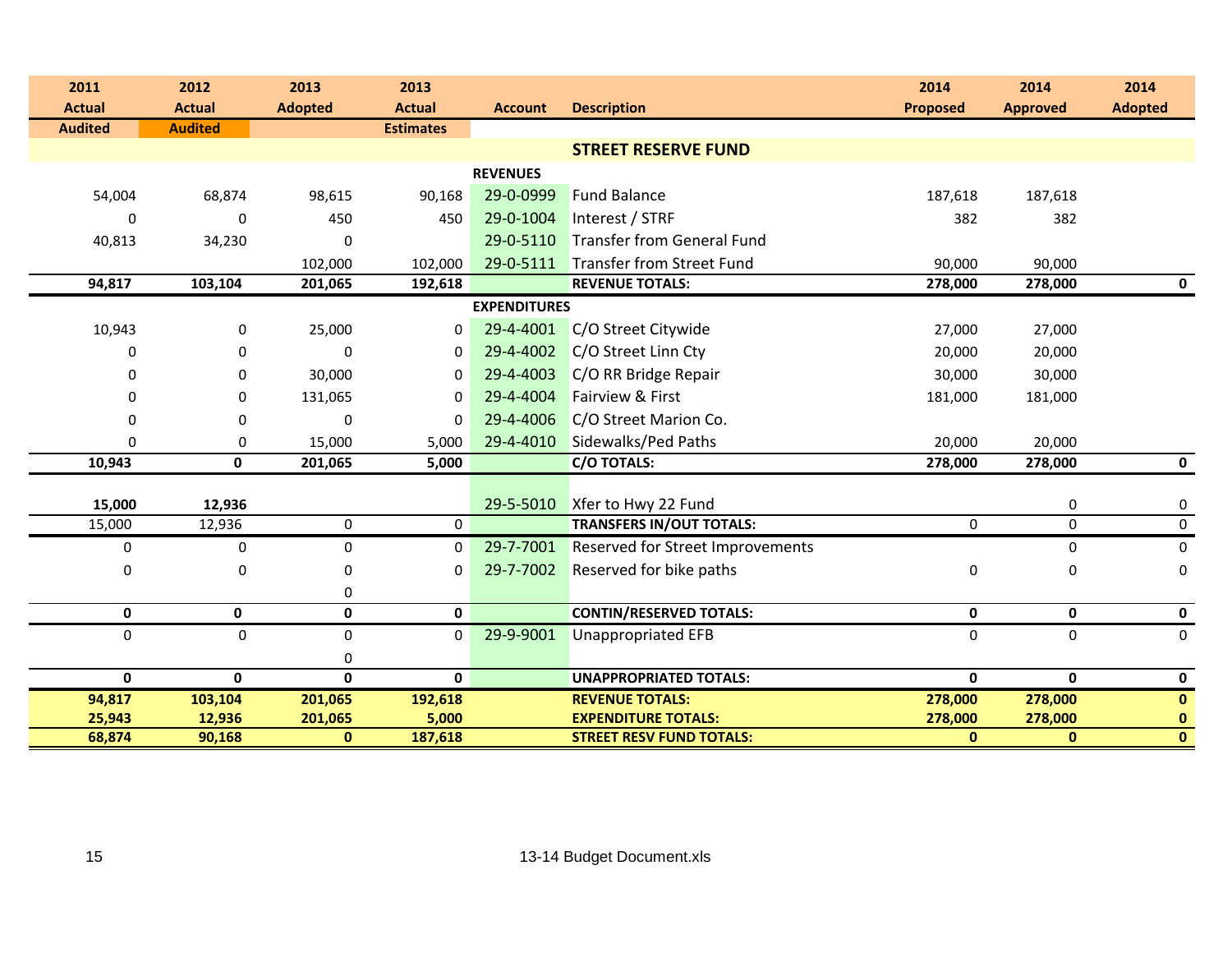| 2013<br>2011<br>2012                             | 2013                         |                     |                                     | 2014            | 2014            | 2014           |
|--------------------------------------------------|------------------------------|---------------------|-------------------------------------|-----------------|-----------------|----------------|
| <b>Actual</b><br><b>Actual</b><br><b>Adopted</b> | <b>Actual</b>                | <b>Account</b>      | <b>Description</b>                  | <b>Proposed</b> | <b>Approved</b> | <b>Adopted</b> |
| <b>Audited</b><br><b>Audited</b>                 | <b>Estimates</b>             |                     |                                     |                 |                 |                |
|                                                  |                              |                     | <b>HOUSING REHABILITATION FUND</b>  |                 |                 |                |
|                                                  |                              | <b>REVENUES</b>     |                                     |                 |                 |                |
| 140,366<br>141,153                               | 37,753<br>38,783             | 30-0-0999           | <b>Fund Balance</b>                 | 59,908          | 59,908          |                |
| 922<br>967                                       | 800<br>800                   | 30-0-1004           | Interest / HRG                      | 800             | 800             |                |
|                                                  |                              | 30-0-1005           | <b>Xfer from General Fund</b>       | 16,563          | 16,563          |                |
| 24,000                                           | 24,000                       | 30-0-1006           | <b>HR Return to City</b>            | $\Omega$        | 0               |                |
|                                                  |                              | 30-0-1008           | CDBG 97/99 Grant                    | 0               | 0               |                |
| 654                                              | 600<br>594                   | 30-0-1009           | Lien Repayment (Hsg Code Enf.)      | 600             | 600             |                |
|                                                  | 0                            | 30-0-1010           | Misc HR                             | $\mathbf 0$     | 0               |                |
| 141,288<br>166,774                               | 39,153<br>64,177             |                     | <b>REVENUE TOTALS:</b>              | 77,871          | 77,871          | $\mathbf 0$    |
|                                                  |                              | <b>EXPENDITURES</b> |                                     |                 |                 |                |
|                                                  | 21,753                       | 30-3-3001           | Housing Rehab Loans 0%              | 53,471          | 53,471          |                |
|                                                  |                              | 30-3-3002           | <b>Commercial Rehab Loans</b>       |                 |                 |                |
|                                                  | 2,500                        | 30-3-3003           | Loan Administration                 | 2,500           | 2,500           |                |
|                                                  |                              | 30-3-3004           | HRL 97/99 Program                   |                 |                 |                |
|                                                  |                              | 30-3-3005           | Loan Admin 97/99 Program CSC        |                 |                 |                |
|                                                  |                              | 30-3-3006           | City Match Exp 97/99 Program        |                 |                 |                |
| 135<br>2,991                                     | 8,000<br>4,270               | 30-3-3007           | <b>Housing Code Enforcement</b>     | 15,000          | 15,000          |                |
| 135<br>2,991                                     | 32,253<br>4,270              |                     | <b>MATERIALS &amp; SERV TOTALS:</b> | 70,971          | 70,971          | $\mathbf 0$    |
| 0<br>0                                           | 0<br>0                       | 30-4-4003           | C/O Rehab City Bldgs                | $\mathbf 0$     | 0               | 0              |
| $\overline{\mathbf{0}}$<br>$\mathbf 0$           | $\mathbf 0$<br>0             |                     | <b>C/O TOTALS:</b>                  | $\mathbf 0$     | $\mathbf 0$     | $\mathbf 0$    |
| 125,000                                          | 0                            | 30-5-5005           | <b>Xfer to General Fund</b>         |                 |                 |                |
| $\mathbf 0$<br>125,000                           | $\mathbf{0}$<br>$\mathbf{0}$ |                     | <b>TRANSFERS IN/OUT TOTALS:</b>     | $\mathbf{0}$    | 0               | $\mathbf 0$    |
| $\pmb{0}$<br>$\mathbf 0$                         | 6,900<br>$\mathbf 0$         | 30-6-6001           | Contingency / HRL                   | 6,900           | 6,900           |                |
| 0<br>$\Omega$                                    | 0<br>0                       | 30-9-9001           | <b>Unappropriated EFB</b>           |                 |                 |                |
| $\mathbf{0}$<br>$\mathbf{0}$                     | 6,900<br>$\mathbf{0}$        |                     | <b>CONTING/UNAPP TOTALS:</b>        | 6,900           | 6,900           | $\mathbf 0$    |
| 141,288<br>166,774                               | 39,153<br>64,177             |                     | <b>REVENUE TOTALS:</b>              | 77,871          | 77,871          | $\mathbf{0}$   |
| 135<br>127,991                                   | 39,153<br>4,270              |                     | <b>EXPENDITURE TOTALS:</b>          | 77,871          | 77,871          | $\mathbf 0$    |
| 141,153<br>38,783                                | $\mathbf{0}$<br>59,908       |                     | <b>HOUSING REHAB TOTALS:</b>        | $\mathbf{0}$    | $\mathbf{0}$    | $\mathbf{0}$   |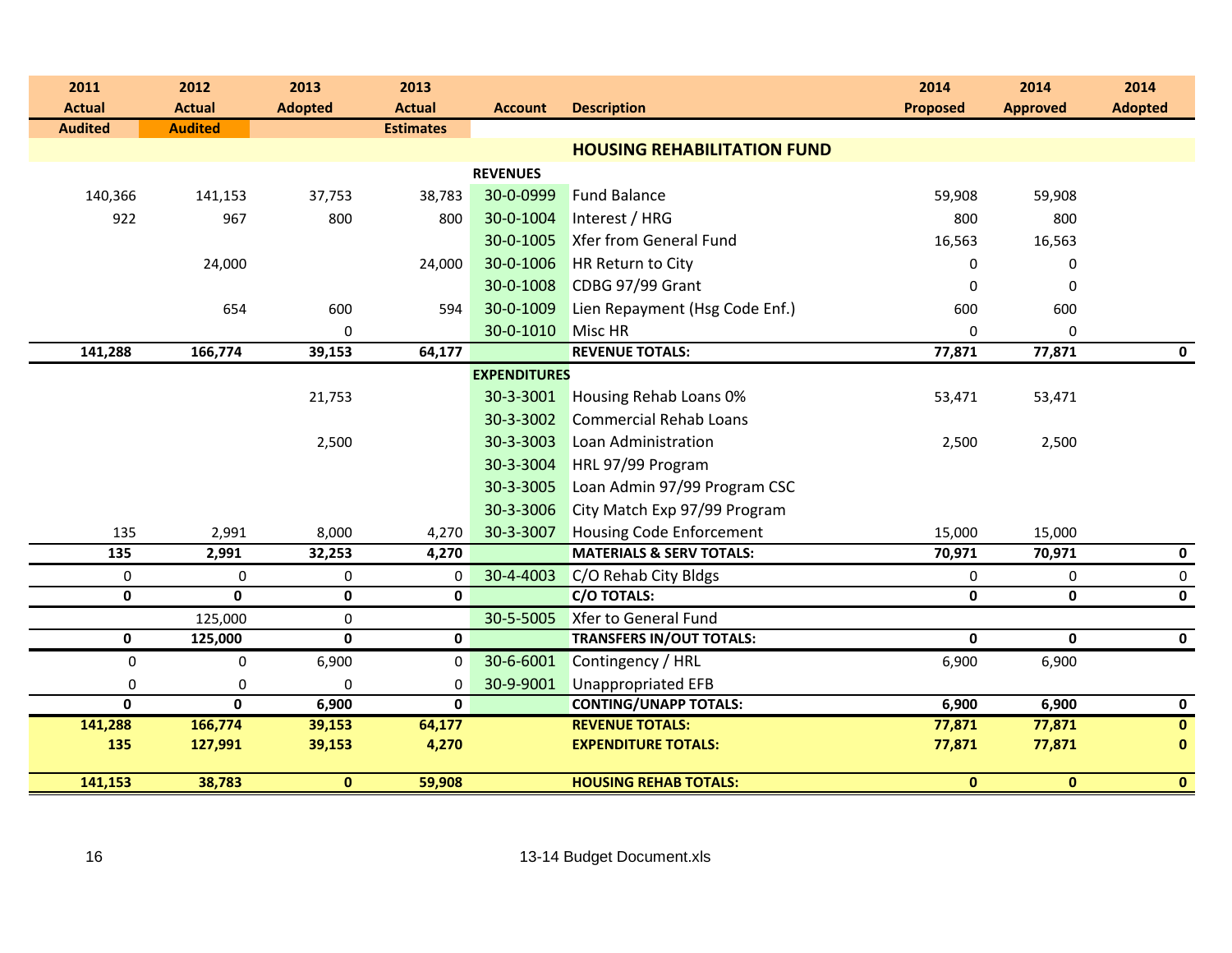| 2011             | 2012           | 2013           | 2013             |                     |                                    | 2014             | 2014            | 2014           |
|------------------|----------------|----------------|------------------|---------------------|------------------------------------|------------------|-----------------|----------------|
| <b>Actual</b>    | <b>Actual</b>  | <b>Adopted</b> | <b>Actual</b>    | <b>Account</b>      | <b>Description</b>                 | <b>Proposed</b>  | <b>Approved</b> | <b>Adopted</b> |
| <b>Audited</b>   | <b>Audited</b> |                | <b>Estimates</b> |                     |                                    |                  |                 |                |
|                  |                |                |                  |                     | <b>SEWER FUND</b>                  |                  |                 |                |
|                  |                |                |                  | <b>REVENUES</b>     |                                    |                  |                 |                |
| 152,082          | 105,654        | 105,745        | 119,626          | 31-0-0999           | <b>Fund Balance</b>                | 98,142           | 98,142          |                |
| 342,766          | 368,051        | 350,000        | 366,773          | 31-0-1002           | <b>Sewer Monthly Chgs</b>          | 355,000          | 355,000         |                |
| $\boldsymbol{0}$ | 196            | $\pmb{0}$      | 0                | 31-0-1003           | Sewer Hookup                       | $\boldsymbol{0}$ | 0               |                |
| 1,022            | 1,068          | 1,000          | 1,000            | 31-0-1004           | Interest / Sewer                   | 1,000            | 1,000           |                |
| 1,750            | 300            | 2,000          | $\bf{0}$         | 31-0-1006           | <b>Miscellaneous Sewer</b>         | 2,000            | 2,000           |                |
| 20               | 1,900          | 10,000         | 2,000            | 31-0-1008           | Late Fee / Sewer                   | 5,000            | 5,000           |                |
| 0                |                | 0              | 0                | 31-0-1025           | Sewer LID's                        | 0                | 0               |                |
| 497,640          | 477,169        | 468,745        | 489,399          |                     | <b>REVENUE TOTALS:</b>             | 461,142          | 461,142         | $\mathbf 0$    |
|                  |                |                |                  | <b>EXPENDITURES</b> |                                    |                  |                 |                |
| 25,350           | 28,747         | 27,275         | 28,740           | 31-2-2002           | <b>Public Works Supervisor</b>     | 29,874           | 29,874          |                |
| 10,219           | 10,844         | 11,200         | 11,089           | 31-2-2003           | Clerk II - Finance                 | 11,995           | 11,995          |                |
| 21,842           | 15,869         | 15,550         | 16,351           | 31-2-2004           | <b>City Recorder</b>               | 16,477           | 16,477          |                |
| 2,324            | $\pmb{0}$      | $\pmb{0}$      | $\bf{0}$         | 31-2-2005           | Overtime                           | $\pmb{0}$        | 0               |                |
| 11,753           | 16,111         | 14,200         | 14,500           | 31-2-2006           | <b>PERS</b>                        | 14,553           | 14,553          |                |
| $\boldsymbol{0}$ | 62             | 1,400          | 1,400            | 31-2-2007           | Worker's Comp & Benefit Assessment | 4,788            | 4,788           |                |
| 5,538            | 6,958          | 4,700          | 7,056            | 31-2-2008           | SS & MC                            | 6,454            | 6,454           |                |
| 20,126           | 21,985         | 26,600         | 26,762           | 31-2-2009           | Employee Insurance                 | 27,740           | 27,740          |                |
| 3,663            | 0              | 760            | $\bf{0}$         | 31-2-2010           | Unemployment                       | 760              | 760             |                |
| 10,840           | 9,534          | 9,700          | 9,700            | 31-2-2013           | <b>Utility Maintenance Worker</b>  | 10,105           | 10,105          |                |
| 10,000           | 7,448          | 12,500         | 12,500           | 31-2-2015           | Clerk I - UB/ Court                | 13,519           | 13,519          |                |
| 2,024            | 2,828          | 2,400          | 2,793            | 31-2-2018           | Part Time                          | 1,200            | 1,200           |                |
| 123,679          | 120,386        | 126,285        | 130,891          |                     | PERSONAL SERVICE TOTALS:           | 137,465          | 137,465         | $\mathbf 0$    |
|                  |                |                |                  |                     |                                    |                  |                 |                |
| 591              | 1,917          | 2,000          | 2,082            | 31-3-3001           | <b>Office Supplies</b>             | 2,000            | 2,000           |                |
| 1,070            | 1,938          | 2,000          | 3,178            | 31-3-3002           | Postage                            | 3,200            | 3,200           |                |
| 1,164            | 1,224          | 2,195          | 1,007            | 31-3-3003           | <b>Schools &amp; Training</b>      | 2,194            | 2,194           |                |
| 308              | 1,438          | 2,500          | 426              | 31-3-3004           | Miscellaneous                      | 2,000            | 2,000           |                |
| 312              | 49             | 50             | 0                | 31-3-3006           | Legal                              | 50               | 50              |                |
| 5,351            | 8,007          | 8,000          | 8,229            | 31-3-3007           | Audit                              | 8,300            | 8,300           |                |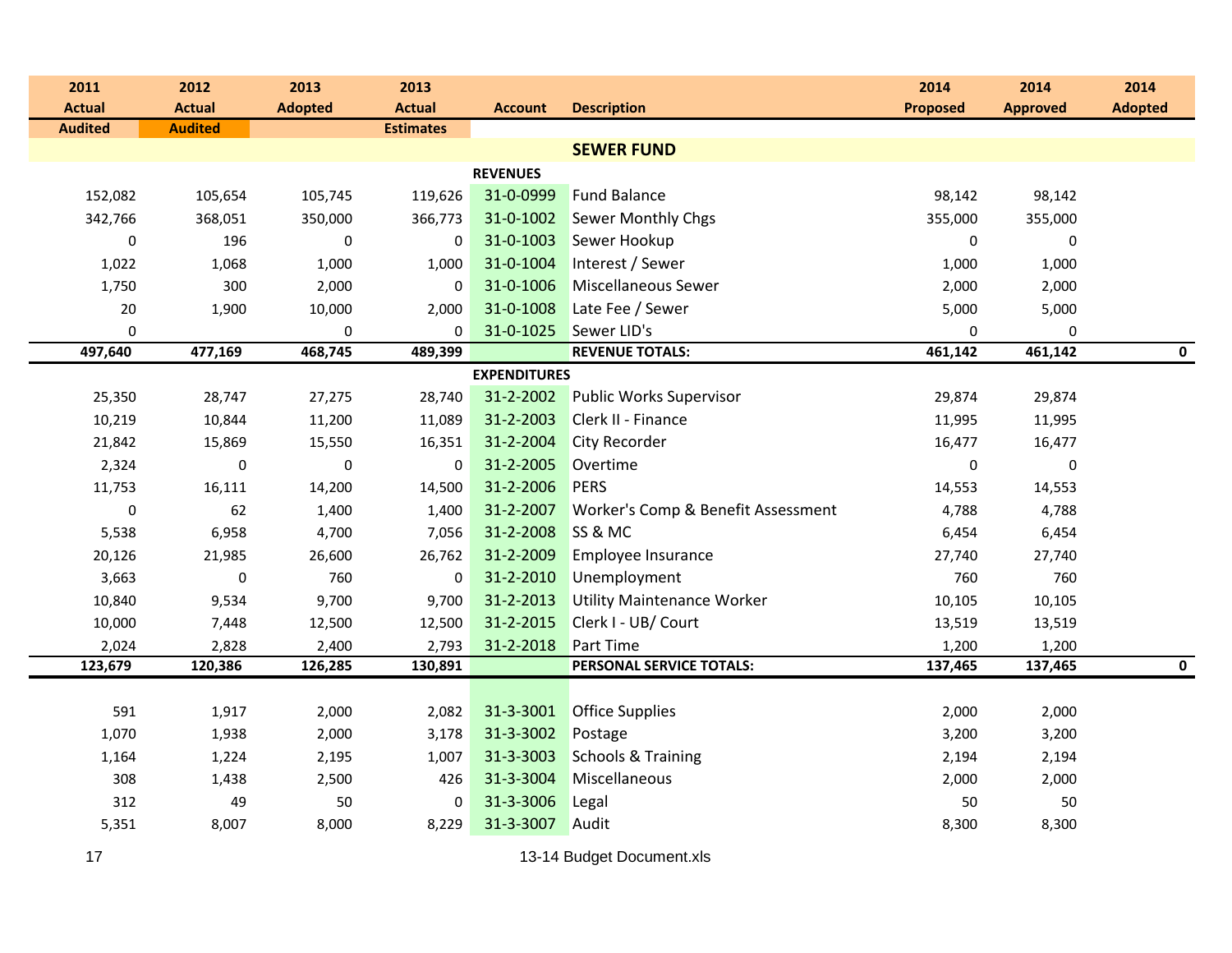| 2011             | 2012           | 2013           | 2013             |                |                                     | 2014            | 2014            | 2014           |
|------------------|----------------|----------------|------------------|----------------|-------------------------------------|-----------------|-----------------|----------------|
| <b>Actual</b>    | <b>Actual</b>  | <b>Adopted</b> | <b>Actual</b>    | <b>Account</b> | <b>Description</b>                  | <b>Proposed</b> | <b>Approved</b> | <b>Adopted</b> |
| <b>Audited</b>   | <b>Audited</b> |                | <b>Estimates</b> |                |                                     |                 |                 |                |
| $\mathbf 0$      | $\mathbf 0$    | $\pmb{0}$      | $\pmb{0}$        | 31-3-3009      | Consultants / Engineer              | 7,500           | 7,500           |                |
| 11,304           | 11,739         | 13,000         | 11,000           | 31-3-3010      | Electricity                         | 12,000          | 12,000          |                |
| 1,978            | 2,206          | 2,300          | 2,408            | 31-3-3012      | Telephone & Pagers                  | 2,500           | 2,500           |                |
| $\mathbf 0$      | $\pmb{0}$      | $\pmb{0}$      | 0                | 31-3-3013      | <b>Pump Station Alarms</b>          | $\pmb{0}$       | 0               |                |
| 259              | 226            | 100            | 394              | 31-3-3014      | Print & Publish                     | 250             | 250             |                |
| 7,769            | 1,613          | 4,000          | 2,530            | 31-3-3015      | Sewer System Maintenance            | 4,000           | 4,000           |                |
| $\boldsymbol{0}$ | 124            | 500            | $\boldsymbol{0}$ | 31-3-3019      | <b>Sewer Plant Supplies</b>         | 500             | 500             |                |
| $\pmb{0}$        | $\pmb{0}$      | $\pmb{0}$      | $\bf{0}$         | 31-3-3020      | <b>GO Bond Management</b>           | $\pmb{0}$       | $\pmb{0}$       |                |
| 4,843            | 6,918          | 8,000          | 3,000            | 31-3-3021      | Lab Tests                           | 7,000           | 7,000           |                |
| 2,406            | 2,900          | 2,400          | 2,400            | 31-3-3022      | <b>Computer Expense</b>             | 2,400           | 2,400           |                |
| 10,266           | 372            | 4,500          | 5,094            | 31-3-3023      | Insurance / Personnel Bonds         | 5,000           | 5,000           |                |
| 2,455            | 3,402          | 4,000          | 3,008            | 31-3-3028      | Equipment Oper/Fuel                 | 4,000           | 4,000           |                |
|                  |                | 2,000          | 0                | 31-3-3029      | Sewer Hookup Expense                | 2,000           | 2,000           |                |
| 107              | 250            | 250            | 250              | 31-3-3040      | Copy machine contract/maint         | 250             | 250             |                |
| 1,298            | 1,121          | 1,500          | 1,000            | 31-3-3054      | <b>Generator Fuel</b>               | 1,500           | 1,500           |                |
| $\mathbf 0$      | 680            | 750            | 750              | 31-3-3055      | <b>Annual DEQ Fee</b>               | 750             | 750             |                |
| 90               | 218            | 750            | 1,760            | 31-3-3057      | <b>Pump Station Maintenance</b>     | 1,250           | 1,250           |                |
| 109              | $\pmb{0}$      | 1,000          | $\Omega$         | 31-3-3058      | <b>Sewer Pump Maintenance</b>       | 1,000           | 1,000           |                |
| 12,090           | 16,815         | 15,000         | 16,850           | 31-3-3060      | <b>Sludge Management</b>            | 17,500          | 17,500          |                |
| 63,770           | 63,157         | 76,795         | 65,366           |                | <b>MATERIALS &amp; SERV TOTALS:</b> | 87,144          | 87,144          | $\mathbf 0$    |
|                  |                |                |                  |                |                                     |                 |                 |                |
| $\pmb{0}$        | 0              | 4,000          | $\pmb{0}$        | 31-4-4001      | Sewer Plant c/o                     | 4,000           | 4,000           |                |
| $\boldsymbol{0}$ | $\pmb{0}$      | $\pmb{0}$      | 0                | 31-4-4003      | Pump Station c/o                    | 1,500           | 1,500           |                |
| $\boldsymbol{0}$ | $\pmb{0}$      | $\mathbf 0$    | 0                | 31-4-4005      | Collection System c/o               |                 |                 |                |
| 0                | $\pmb{0}$      | 1,000          | 0                | 31-4-4010      | Miscellaneous Sewer C/O             | 1,000           | 1,000           |                |
|                  |                |                |                  |                |                                     |                 |                 |                |
| $\mathbf 0$      | $\mathbf{0}$   | 5,000          | $\mathbf 0$      |                | C/O TOTALS:                         | 6,500           | 6,500           | $\mathbf 0$    |
| $\pmb{0}$        | 0              |                |                  | 31-5-5001      | Xfer to Bonded Debt Svc             |                 |                 |                |
| 9,789            | 0              |                |                  | 31-5-5002      | Xfer to Sewer Reserve               |                 |                 |                |
| $\mathbf 0$      | 0              |                |                  | 31-5-5003      | Xfer to Equip Reserve               |                 |                 |                |
|                  |                |                |                  |                |                                     |                 |                 |                |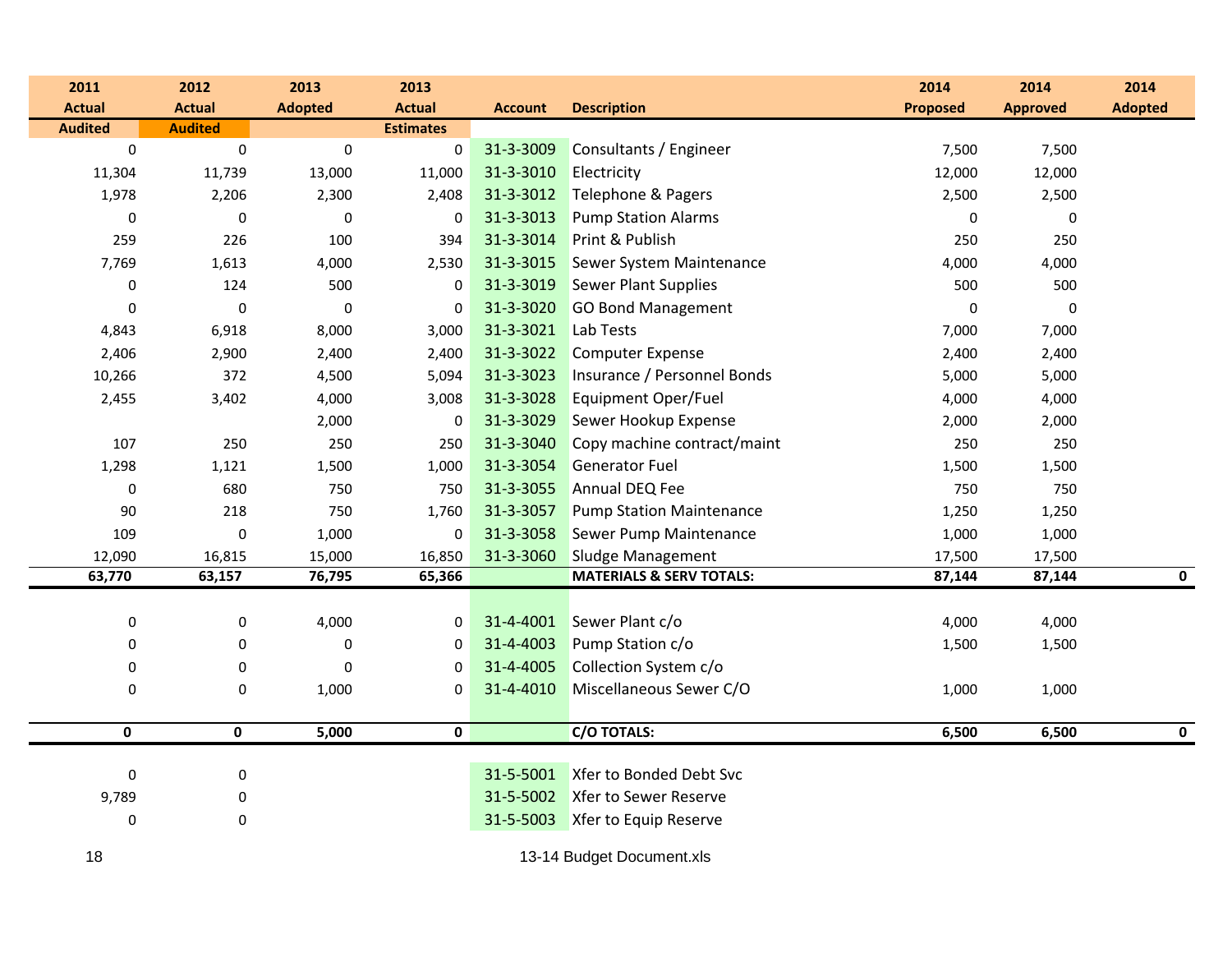| 2011           | 2012           | 2013           | 2013             |                |                                   | 2014            | 2014            | 2014           |
|----------------|----------------|----------------|------------------|----------------|-----------------------------------|-----------------|-----------------|----------------|
| <b>Actual</b>  | <b>Actual</b>  | <b>Adopted</b> | <b>Actual</b>    | <b>Account</b> | <b>Description</b>                | <b>Proposed</b> | <b>Approved</b> | <b>Adopted</b> |
| <b>Audited</b> | <b>Audited</b> |                | <b>Estimates</b> |                |                                   |                 |                 |                |
| 0              | 0              |                |                  | 31-5-5004      | <b>Xfer to General Fund</b>       |                 |                 |                |
| 25,748         | $\mathbf 0$    | 25,000         | 25,000           | 31-5-5006      | <b>Xfer to General Facilities</b> |                 |                 |                |
| 169,000        | 174,000        | 170,000        | 170,000          | 31-5-5005      | Xfer to Bonded Debt(OECDD Loan)   | 170,000         | 170,000         |                |
| 204,537        | 174,000        | 195,000        | 195,000          |                | <b>TRANSFERS IN/OUT TOTALS:</b>   | 170,000         | 170,000         | 0              |
|                |                |                |                  |                |                                   |                 |                 |                |
| 0              | $\mathbf 0$    | 34,191         | 0                | 31-6-6001      | Contingency                       | 30,033          | 30,033          |                |
|                |                |                |                  |                |                                   |                 |                 |                |
| 0              | $\mathbf 0$    | 31,474         | $\mathbf 0$      | 31-9-9001      | <b>Unappropriated EFB</b>         | 30,000          | 30,000          |                |
|                |                |                |                  |                |                                   |                 |                 |                |
| 0              | 0              | 65,665         | $\mathbf 0$      |                | <b>CONTING/UNAPP TOTALS:</b>      | 60,033          | 60,033          | 0              |
|                |                |                |                  |                |                                   |                 |                 |                |
| 497,640        | 477,169        | 468,745        | 489,399          |                | <b>REVENUE TOTALS:</b>            | 461,142         | 461,142         | $\mathbf{0}$   |
| 391,986        | 357,543        | 468,745        | 391,257          |                | <b>EXPENDITURE TOTALS:</b>        | 461,142         | 461,142         | $\mathbf{0}$   |
|                |                |                |                  |                |                                   |                 |                 |                |
| 105,654        | 119,626        | $\bf{0}$       | 98,142           |                | <b>SEWER FUND TOTALS:</b>         | $\bf{0}$        | $\mathbf{0}$    | $\bf{0}$       |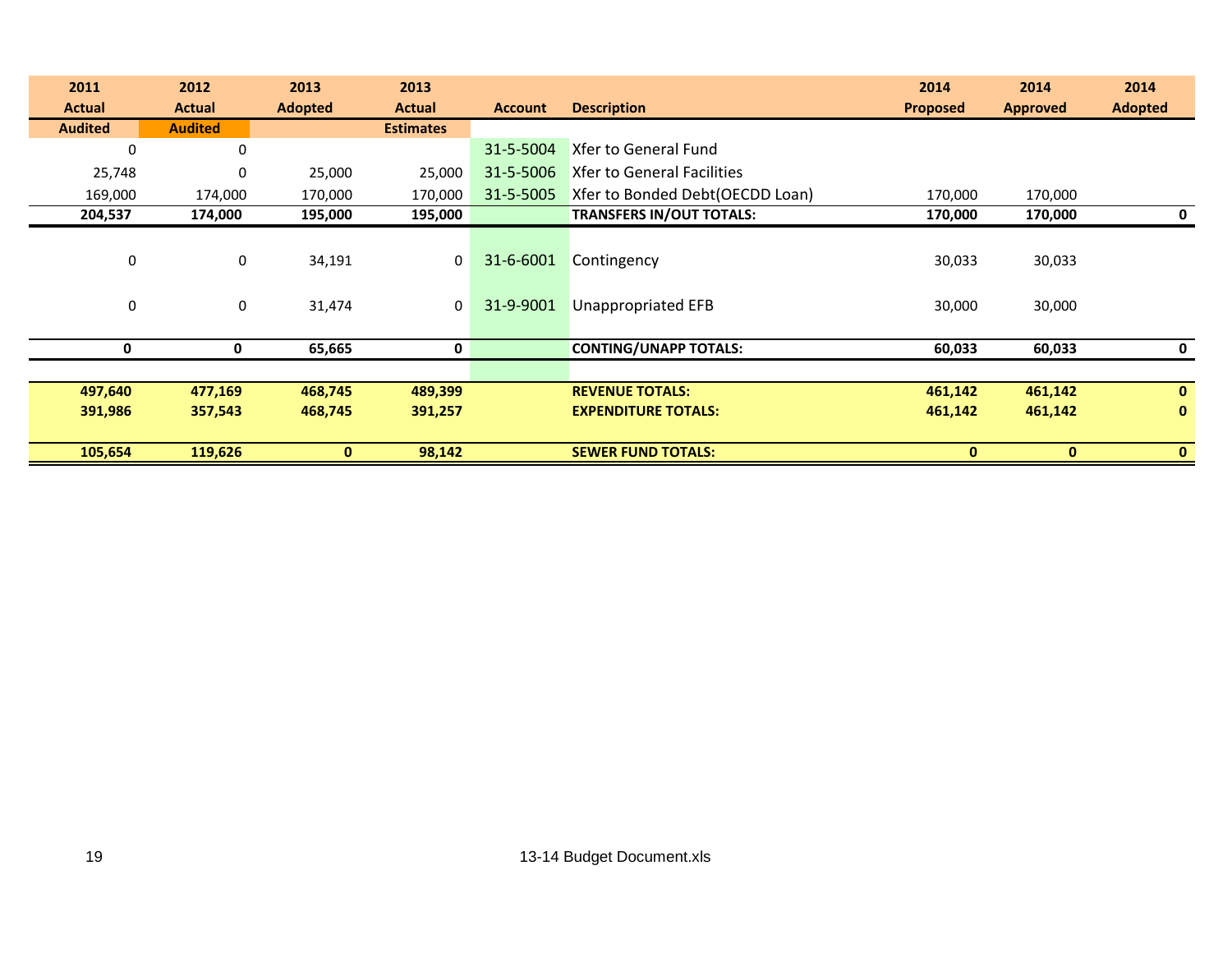| 2011<br><b>Actual</b> | 2012<br><b>Actual</b> | 2013<br><b>Adopted</b> | 2013<br><b>Actual</b> | <b>Account</b>  | <b>Description</b>                  | 2014<br><b>Proposed</b> | 2014<br><b>Approved</b> | 2014<br><b>Adopted</b> |
|-----------------------|-----------------------|------------------------|-----------------------|-----------------|-------------------------------------|-------------------------|-------------------------|------------------------|
| <b>Audited</b>        | <b>Audited</b>        |                        | <b>Estimates</b>      |                 |                                     |                         |                         |                        |
|                       |                       |                        |                       |                 |                                     |                         |                         |                        |
|                       |                       |                        |                       |                 | <b>SEWER RESERVE FUND</b>           |                         |                         |                        |
|                       |                       |                        |                       | <b>REVENUES</b> |                                     |                         |                         |                        |
| 50,717                | 50,811                | 51,061                 | 52,750                | 32-0-0999       | <b>Fund Balance</b>                 | 54,575                  | 54,575                  |                        |
| 272                   | 317                   | 239                    | 203                   | 32-0-1004       | Interest / SSRF                     | 225                     | 225                     |                        |
| $\mathbf 0$           | $\mathbf 0$           |                        |                       | 32-0-1005       | Interest SDC SSRF                   |                         |                         |                        |
| 1,622                 | 1,622                 | 3,244                  | 1,622                 | 32-0-1007       | <b>SDC Sewer</b>                    | 3,244                   | 3,244                   |                        |
| 9,789                 |                       |                        |                       | 32-0-5131       | Transfer from Sewer Fund            |                         |                         |                        |
| 62,400                | 52,750                | 54,544                 | 54,575                |                 | <b>REVENUE TOTALS:</b>              | 58,044                  | 58,044                  | $\mathbf 0$            |
| 0                     | $\mathbf 0$           | $\mathbf{0}$           | $\mathbf 0$           |                 | <b>MATERIALS &amp; SERV TOTALS:</b> | $\mathbf{0}$            | $\mathbf{0}$            | $\mathbf 0$            |
| 0                     | $\mathbf 0$           | 20,000                 | $\mathbf 0$           | 32-4-4001       | C/O WWTP                            | 20,000                  | 20,000                  |                        |
| 0                     | 0                     | 20,000                 | 0                     | 32-4-4002       | C/O Pump Stations                   | 20,000                  | 20,000                  |                        |
| 0                     |                       |                        | 0                     | 32-4-4003       | C/O Collection System               | 3,500                   | 3,500                   |                        |
| 0                     | 0                     | 11,300                 | $\Omega$              | 32-4-4004       | C/O Equipment                       | 11,300                  | 11,300                  |                        |
| $\mathbf{0}$          | 0                     | 51,300                 | $\mathbf 0$           |                 | <b>C/O TOTALS:</b>                  | 54,800                  | 54,800                  | $\mathbf 0$            |
| 10,000                | $\mathbf 0$           | $\pmb{0}$              | $\mathbf 0$           | 32-5-5001       | Xfer to Bonded Debt                 | $\mathbf 0$             | $\mathbf 0$             | $\mathbf 0$            |
|                       | 0                     | 0                      | 0                     | 32-5-5002       | Xfer to Bonded Debt (SDC Eligible)  | 0                       | $\mathbf{0}$            | 0                      |
|                       | $\boldsymbol{0}$      | $\pmb{0}$              | 0                     | 32-5-5033       | Xfer to Sewer Proj Fund             | 0                       | $\mathbf 0$             | $\pmb{0}$              |
| 10,000                | 0                     | $\mathbf 0$            | $\mathbf{0}$          |                 | <b>TRANSFERS IN/OUT TOTALS:</b>     | $\mathbf 0$             | $\mathbf{0}$            | $\mathbf 0$            |
| $\pmb{0}$             | $\mathbf 0$           | 0                      | $\mathbf 0$           | 32-6-6001       | Contingency                         |                         |                         |                        |
| 0                     | 0                     | 3,244                  | 0                     | 32-7-7005       | <b>Reserved Sewer</b>               | 3,244                   | 3,244                   |                        |
| 0                     | 0                     | $\mathbf 0$            | 0                     | 32-7-7006       | <b>Reserved Sewer SDC</b>           |                         |                         |                        |
| $\mathbf{0}$          | 0                     | 3,244                  | $\mathbf{0}$          |                 | <b>CONTING/RESERVED TOTALS:</b>     | 3,244                   | 3,244                   | $\mathbf 0$            |
| 62,400                | 52,750                | 54,544                 | 54,575                |                 | <b>REVENUE TOTALS:</b>              | 58,044                  | 58,044                  | $\mathbf{0}$           |
| 10,000                | $\bf{0}$              | 54,544                 | $\mathbf{0}$          |                 | <b>EXPENDITURE TOTALS:</b>          | 58,044                  | 58,044                  | $\mathbf{0}$           |
| 52,400                | 52,750                | $\mathbf{0}$           | 54,575                |                 | <b>SEWER RESERVE FUND TOTALS:</b>   | $\mathbf{0}$            | $\mathbf{0}$            | $\mathbf{0}$           |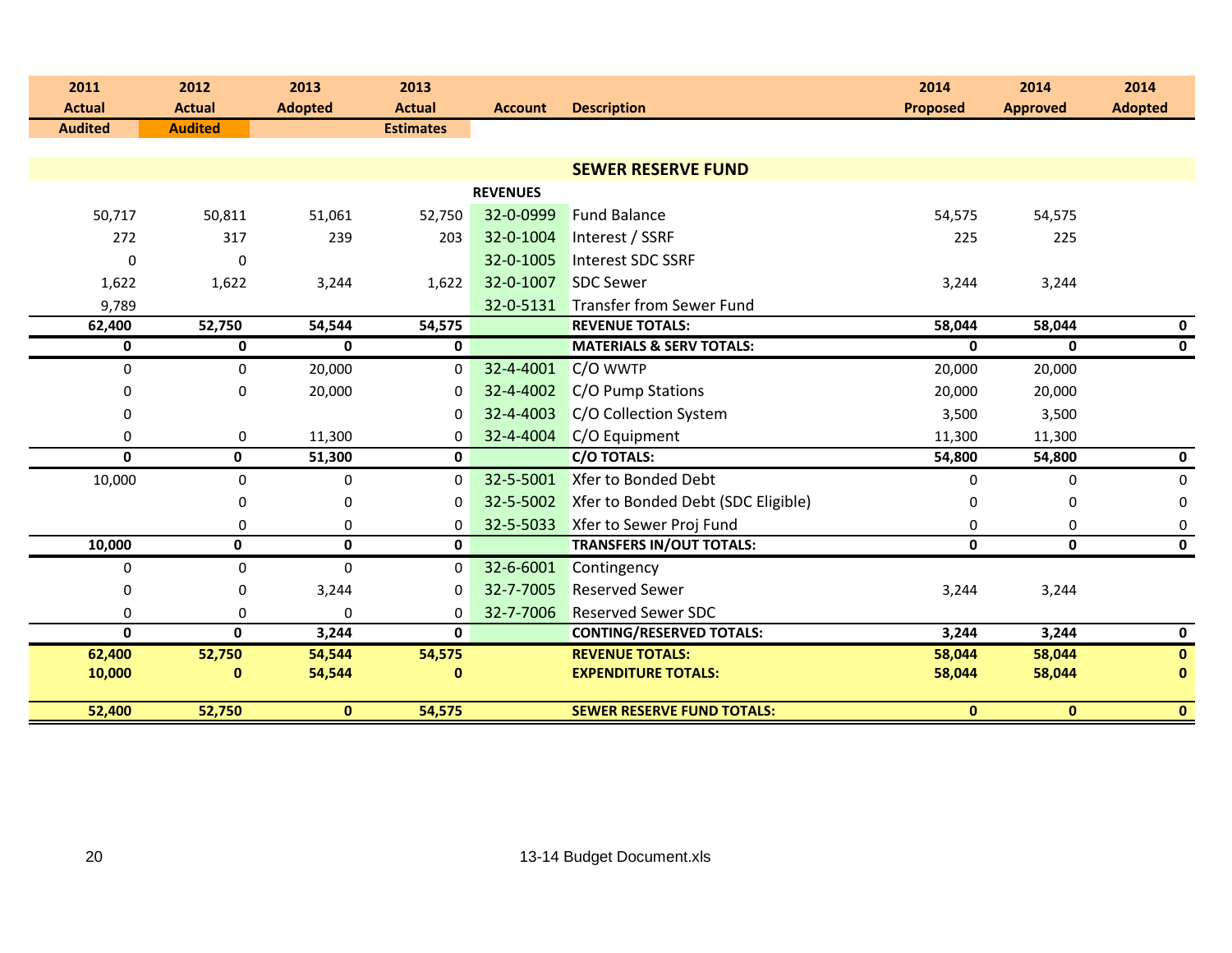| 2011<br><b>Actual</b> | 2012<br><b>Actual</b> | 2013<br><b>Adopted</b> | 2013<br><b>Actual</b> | <b>Account</b>      | <b>Description</b>                  | 2014<br><b>Proposed</b> | 2014<br><b>Approved</b> | 2014<br><b>Adopted</b> |
|-----------------------|-----------------------|------------------------|-----------------------|---------------------|-------------------------------------|-------------------------|-------------------------|------------------------|
| <b>Audited</b>        | <b>Audited</b>        |                        | <b>Estimates</b>      |                     |                                     |                         |                         |                        |
|                       |                       |                        |                       |                     |                                     |                         |                         |                        |
|                       |                       |                        |                       |                     | <b>SEWER PROJECT FUND</b>           |                         |                         |                        |
|                       |                       |                        |                       | <b>REVENUES</b>     |                                     |                         |                         |                        |
| $-17,017$             | $\Omega$              | $\Omega$               | $\Omega$              | 33-0-0999           | <b>Fund Balance</b>                 |                         |                         |                        |
| 59,838                | $\Omega$              | $\Omega$               | 0                     | 33-0-1007           | Grant                               |                         |                         |                        |
| 11,589                | 0                     | 0                      | 0                     | 33-0-5032           | Xfer from Sewer Reserve Fund        |                         |                         |                        |
| 54,410                | $\mathbf 0$           | $\mathbf 0$            | $\mathbf{0}$          |                     | <b>REVENUE TOTALS:</b>              | $\mathbf 0$             | $\mathbf 0$             | $\mathbf 0$            |
|                       |                       |                        |                       | <b>EXPENDITURES</b> |                                     |                         |                         |                        |
| $\pmb{0}$             | $\mathbf 0$           | $\pmb{0}$              | 0                     | 33-3-3010           | <b>2007 SEWER IMP PROJECT</b>       |                         |                         |                        |
| $\mathbf 0$           | $\mathbf{0}$          | $\mathbf{0}$           | $\mathbf{0}$          |                     | <b>MATERIAL &amp; SERV TOTALS:</b>  | 0                       | $\mathbf{0}$            | $\mathbf 0$            |
| 0                     |                       | $\mathbf 0$            | $\mathbf{0}$          | 33-4-4010           | <b>2007 SEWER IMP PROJECT</b>       |                         |                         |                        |
| $\mathbf{0}$          | $\mathbf 0$           | $\mathbf{0}$           | $\mathbf{0}$          | 33-4-4011           | C/O CDBG Construction (WWTP)        |                         |                         |                        |
| 54,410                | $\Omega$              | 0                      | 0                     | 33-4-4012           | C/O CDBG Construction (Pmp Station) |                         |                         |                        |
| 54,410                | $\mathbf 0$           | $\mathbf 0$            | $\mathbf 0$           |                     | <b>C/O TOTALS:</b>                  | $\mathbf 0$             | $\mathbf 0$             | $\mathbf 0$            |
|                       |                       |                        |                       |                     |                                     |                         |                         |                        |
| 0                     | 0                     | 0                      | 0                     |                     |                                     |                         |                         |                        |
| $\mathbf 0$           | $\mathbf 0$           | $\mathbf{0}$           | 0                     |                     | <b>TRANSFER IN/OUT TOTALS:</b>      | 0                       | $\mathbf 0$             | $\mathbf 0$            |
| 0                     | $\mathbf 0$           | 0                      | 0                     | 33-6-6001           | Contingency                         |                         |                         |                        |
| $\mathbf 0$           | 0                     | $\mathbf 0$            | 0                     |                     | <b>CONTIN/UNAPP TOTALS:</b>         | 0                       | 0                       | $\mathbf 0$            |
|                       |                       |                        |                       |                     |                                     |                         |                         |                        |
| 54,410                | $\mathbf{0}$          | $\mathbf{0}$           | $\bf{0}$              |                     | <b>REVENUE TOTALS:</b>              | $\mathbf{0}$            | $\mathbf{0}$            | $\mathbf{0}$           |
| 54,410                | $\mathbf{0}$          | $\bf{0}$               | 0                     |                     | <b>EXPENDITURE TOTALS:</b>          | $\mathbf{0}$            | $\mathbf{0}$            | $\mathbf{0}$           |
|                       |                       |                        |                       |                     |                                     |                         |                         |                        |
| $\mathbf{0}$          | $\mathbf{0}$          | $\mathbf{0}$           | $\mathbf{0}$          |                     | <b>SEWER PROJECT TOTALS:</b>        | $\mathbf{0}$            | $\mathbf{0}$            | $\bullet$              |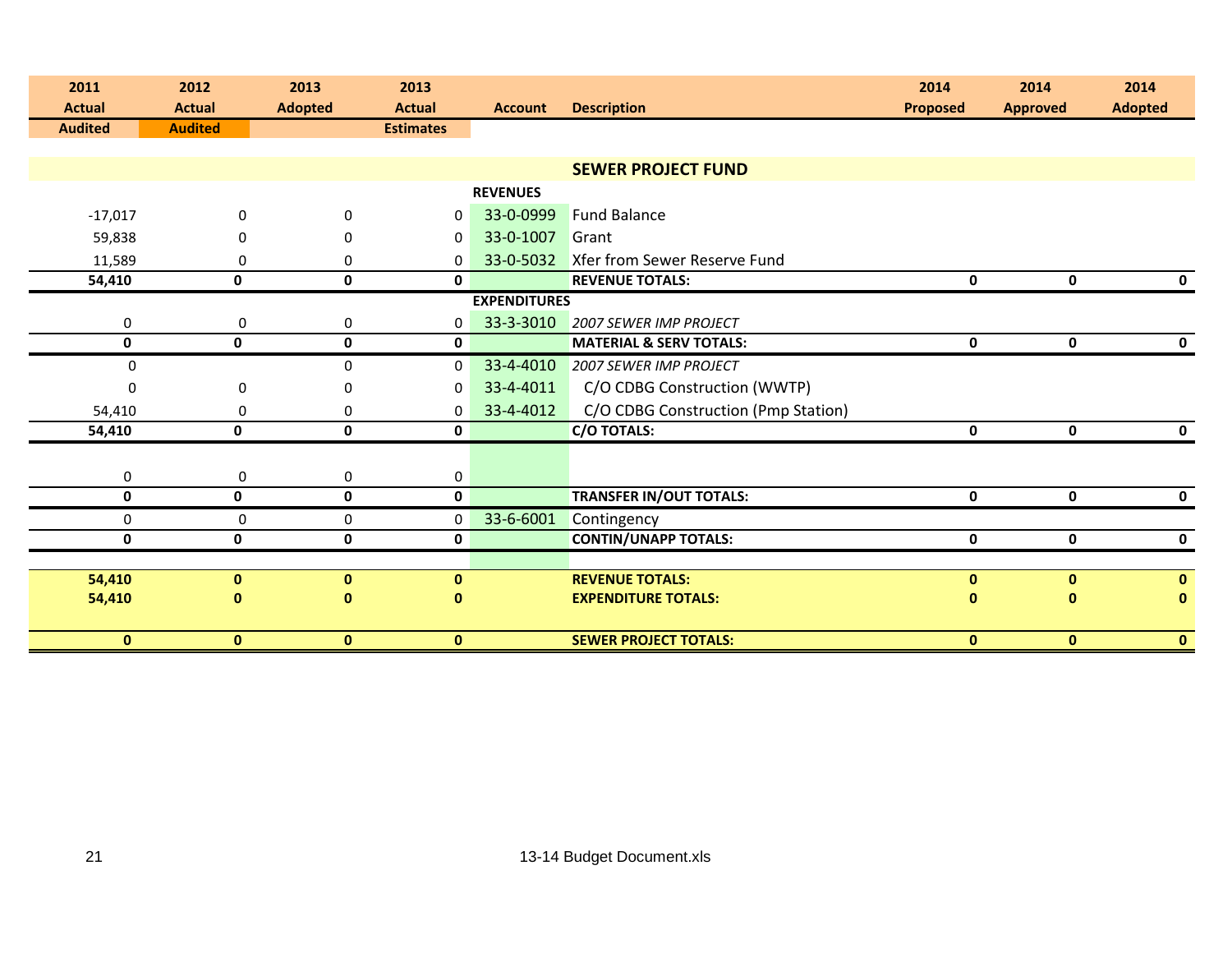| 2011             | 2012             | 2013             | 2013             |                     |                                             | 2014            | 2014            | 2014           |
|------------------|------------------|------------------|------------------|---------------------|---------------------------------------------|-----------------|-----------------|----------------|
| <b>Actual</b>    | <b>Actual</b>    | <b>Adopted</b>   | <b>Actual</b>    | <b>Account</b>      | <b>Description</b>                          | <b>Proposed</b> | <b>Approved</b> | <b>Adopted</b> |
| <b>Audited</b>   | <b>Audited</b>   |                  | <b>Estimates</b> |                     |                                             |                 |                 |                |
|                  |                  |                  |                  |                     | <b>GENERAL FACILITIES RESERVE FUND</b>      |                 |                 |                |
|                  |                  |                  |                  | <b>REVENUES</b>     |                                             |                 |                 |                |
| 52,033           | 288,490          | 19,452           | 43,061           | 34-0-0999           | <b>Fund Balance</b>                         | 37,150          | 37,150          |                |
| 122              | 167              | 100              | 100              | 34-0-1004           | <b>Interest Earnings</b>                    | 235             | 235             |                |
| 0                | 25               | 0                |                  | 34-0-4100           | Miscellaneous                               |                 |                 |                |
| 0                | 125,000          | 0                |                  | 34-0-5113           | Transfer from General Fund (Special)        |                 |                 |                |
| $\mathbf 0$      | 0                | 500              | 6,500            | 34-0-1007           | Donation                                    |                 |                 |                |
| 192,000          | 30,398           | 129,000          | 140,430          | 34-0-5108           | Insurance                                   |                 |                 |                |
| $\mathbf 0$      | $\mathbf 0$      | 145,000          | 73,387           | 34-0-5109           | <b>Grant Income</b>                         |                 |                 |                |
| 34,252           | 30,000           | 50,000           | 50,000           | 34-0-5110           | <b>Transfer from General Fund</b>           | 37,500          | 37,500          |                |
| $\mathbf 0$      | 0                | 14,000           | 14,000           | 34-0-5111           | Transfer from Water Fund                    |                 |                 |                |
| 25,748           | $\mathbf 0$      | 25,000           | 25,000           | 34-0-5112           | Transfer from Sewer Fund                    |                 |                 |                |
| 304,155          | 474,080          | 383,052          | 352,478          |                     | <b>REVENUE TOTALS:</b>                      | 74,885          | 74,885          | $\mathbf 0$    |
|                  |                  |                  |                  |                     |                                             |                 |                 |                |
|                  |                  |                  |                  | <b>EXPENDITURES</b> |                                             |                 |                 |                |
| $\pmb{0}$        | $\boldsymbol{0}$ | 6,500            | 0                | 34-3-3002           | Legal & Engineering                         | 100             | 100             |                |
| $\boldsymbol{0}$ | $\mathbf 0$      | $\boldsymbol{0}$ | 0                | 34-3-3003           | <b>Building Maintenance</b>                 |                 |                 |                |
| $\boldsymbol{0}$ | 532              | 1,000            | 0                | 34-3-3004           | Miscellaneous                               |                 |                 |                |
| 0                | 532              | 7,500            | $\mathbf 0$      |                     | <b>MATERIAL &amp; SERV TOTALS:</b>          | 100             | 100             | 0              |
|                  |                  |                  |                  |                     |                                             |                 |                 |                |
| $\boldsymbol{0}$ | 0                | 0                | 0                | 34-4-4001           | C/O Library (Reid)                          |                 |                 |                |
| 15,665           | 0                | 0                | 0                | 34-4-4002           | C/O Land Acquisition                        |                 |                 |                |
| $\boldsymbol{0}$ | 430,487          | 140,552          | 169,684          | 34-4-4003           | C/O City Buildings & Facilities (City Hall) |                 |                 |                |
| $\boldsymbol{0}$ | 0                | 115,000          | 131,063          | 34-4-4005           | C/O City Building Parking Improvements      |                 |                 |                |
| 0                | 0                | 7,500            | 500              | 34-4-4006           | C/O City Building Landscaping Improv.       |                 |                 |                |
| $\mathbf 0$      | $\mathbf 0$      | 34,500           | 14,081           | 34-4-4007           | C/O City Building Contents                  |                 |                 |                |
| $\mathbf 0$      | 0                | 50,000           | $\Omega$         | 34-4-4004           | C/O Public Works Shop Building              | 46,785          | 46,785          |                |
| 15,665           | 430,487          | 347,552          | 315,328          |                     | C/O TOTALS:                                 | 46,785          | 46,785          | 0              |
|                  |                  |                  |                  |                     |                                             |                 |                 |                |
| 0                | 0                | 0                | 0                |                     |                                             |                 |                 |                |
| $\pmb{0}$        | $\mathbf 0$      | $\mathbf 0$      | $\mathbf 0$      |                     | <b>TRANSFER IN/OUT TOTALS:</b>              | 0               | 0               | $\mathbf 0$    |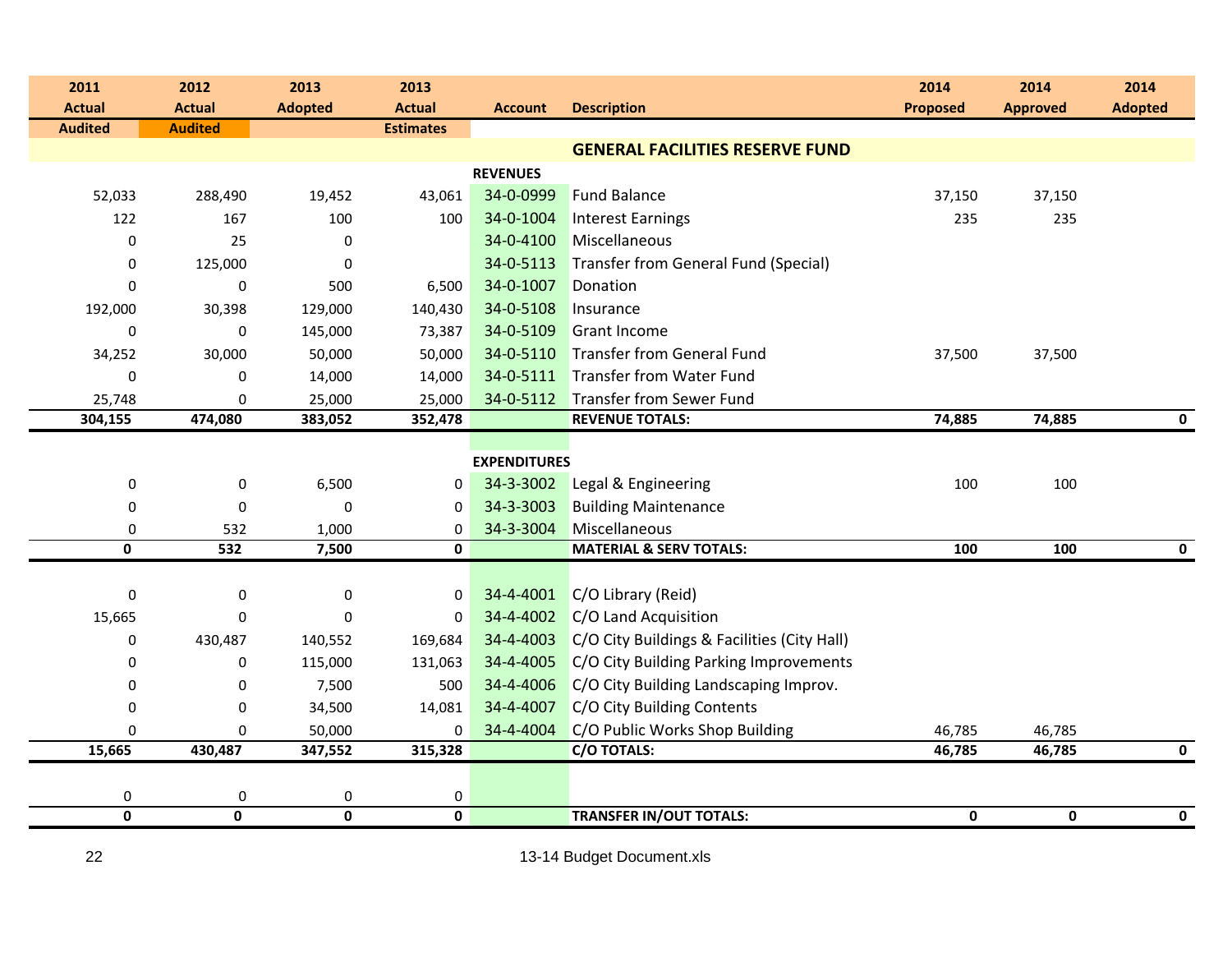| 2011             | 2012           | 2013           | 2013             |                |                                   | 2014            | 2014            | 2014           |
|------------------|----------------|----------------|------------------|----------------|-----------------------------------|-----------------|-----------------|----------------|
| <b>Actual</b>    | <b>Actual</b>  | <b>Adopted</b> | <b>Actual</b>    | <b>Account</b> | <b>Description</b>                | <b>Proposed</b> | <b>Approved</b> | <b>Adopted</b> |
| <b>Audited</b>   | <b>Audited</b> |                | <b>Estimates</b> |                |                                   |                 |                 |                |
| $\boldsymbol{0}$ | $\mathbf 0$    | $\pmb{0}$      | 0                | 34-5-5110      | Transfer to                       | $\pmb{0}$       | 0               | $\mathbf 0$    |
| 0                | 0              | 0              | 0                |                | <b>TRANSFER IN/OUT TOTALS:</b>    | 0               | 0               |                |
|                  |                |                |                  |                |                                   |                 |                 |                |
| $\pmb{0}$        | 0              | 28,000         | 0                | 34-7-7001      | Future Exp. (Skatepark)           | 28,000          | 28,000          |                |
| 0                | $\mathbf 0$    |                | 0                | 34-8-8003      | Debt Service Principal            |                 |                 |                |
| 0                | $\mathbf{0}$   |                | 0                | 34-8-8004      | Debt Service Interest             |                 |                 |                |
| 0                | $\Omega$       |                | 0                | 34-9-9001      | <b>Unappropriated EFB</b>         |                 |                 |                |
|                  |                |                |                  |                |                                   |                 |                 |                |
| 0                | 0              | 28,000         | 0                |                | <b>CONTIN/UNAPP TOTALS:</b>       | 28,000          | 28,000          | 0              |
|                  |                |                |                  |                |                                   |                 |                 |                |
| 304,155          | 474,080        | 383,052        | 352,478          |                | <b>REVENUE TOTALS:</b>            | 74,885          | 74,885          | $\mathbf{0}$   |
| 15,665           | 431,019        | 383,052        | 315,328          |                | <b>EXPENDITURE TOTALS:</b>        | 74,885          | 74,885          | $\mathbf{0}$   |
|                  |                |                |                  |                |                                   |                 |                 |                |
| 288,490          | 43,061         | $\bf{0}$       | 37,150           |                | <b>GENERAL FACILITIES TOTALS:</b> | $\mathbf{0}$    | $\mathbf{0}$    | $\mathbf{0}$   |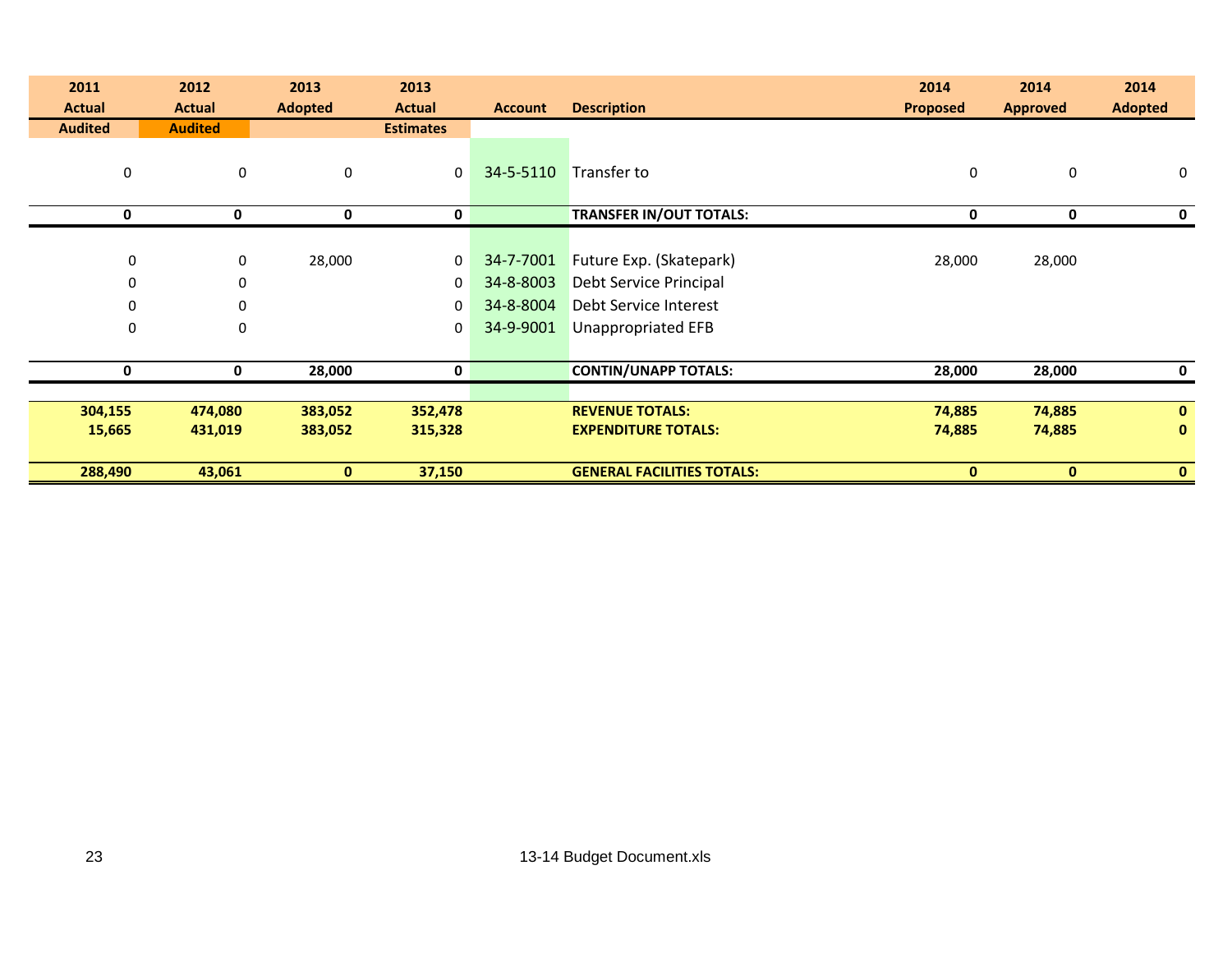| 2011<br><b>Actual</b> | 2012<br><b>Actual</b> | 2013<br><b>Adopted</b> | 2013<br><b>Actual</b> | <b>Account</b>      | <b>Description</b>                 | 2014<br><b>Proposed</b> | 2014<br><b>Approved</b> | 2014<br><b>Adopted</b> |
|-----------------------|-----------------------|------------------------|-----------------------|---------------------|------------------------------------|-------------------------|-------------------------|------------------------|
| <b>Audited</b>        | <b>Audited</b>        |                        | <b>Estimates</b>      |                     |                                    |                         |                         |                        |
|                       |                       |                        |                       |                     |                                    |                         |                         |                        |
|                       |                       |                        |                       |                     | <b>9-1-1 FUND</b>                  |                         |                         |                        |
|                       |                       |                        |                       | <b>REVENUES</b>     |                                    |                         |                         |                        |
|                       |                       |                        |                       | 36-0-0999           | <b>Fund Balance</b>                |                         |                         |                        |
| 8,184                 | 9,096                 | 9,500                  | 9,500                 | 36-0-1002           | 911 Grant Funds from St OR         | 10,000                  | 10,000                  |                        |
|                       |                       |                        |                       |                     |                                    |                         |                         |                        |
| 8,184                 | 9,096                 | 9,500                  | 9,500                 |                     | <b>REVENUE TOTALS:</b>             | 10,000                  | 10,000                  | $\mathbf 0$            |
|                       |                       |                        |                       |                     |                                    |                         |                         |                        |
|                       |                       |                        |                       | <b>EXPENDITURES</b> | 36-3-3002 911 Services             |                         |                         |                        |
| 8,184                 | 9,096                 | 9,500                  | 9,500                 |                     |                                    | 10,000                  | 10,000                  |                        |
| 8,184                 | 9,096                 | 9,500                  | 9,500                 |                     | <b>MATERIAL &amp; SERV TOTALS:</b> | 10,000                  | 10,000                  | $\mathbf 0$            |
|                       |                       |                        |                       |                     |                                    |                         |                         |                        |
| $\pmb{0}$             | $\pmb{0}$             | $\pmb{0}$              | $\mathbf 0$           | 36-9-9001           | <b>Unappropriated EFB</b>          |                         |                         |                        |
|                       |                       |                        |                       |                     |                                    |                         |                         |                        |
| $\mathbf 0$           | $\mathbf 0$           | $\mathbf 0$            | $\mathbf 0$           |                     | <b>UNAPPROPRIATED TOTALS:</b>      | $\mathbf 0$             | $\mathbf 0$             | $\mathbf 0$            |
|                       |                       |                        |                       |                     |                                    |                         |                         |                        |
| 8,184                 | 9,096                 | 9,500                  | 9,500                 |                     | <b>REVENUE TOTALS:</b>             | 10,000                  | 10,000                  | $\mathbf 0$            |
| 8,184                 | 9,096                 | 9,500                  | 9,500                 |                     | <b>EXPENDITURE TOTALS:</b>         | 10,000                  | 10,000                  | $\bf{0}$               |
|                       |                       |                        |                       |                     |                                    |                         |                         |                        |
| $\mathbf{0}$          | $\mathbf{0}$          | $\mathbf{0}$           | $\bf{0}$              |                     | <b>911 GRANT FUND TOTALS:</b>      | $\mathbf{0}$            | $\mathbf{0}$            | $\mathbf{0}$           |
|                       |                       |                        |                       |                     |                                    |                         |                         |                        |
| 3,323,311             | 3,839,819             | 3,545,251              | 3,340,240             |                     | <b>REVENUE TOTALS:</b>             | 3,448,743               | 3,448,743               | $\bf{0}$               |
| 1,932,809             | 2,598,494             | 3,545,251              | 2,016,408             |                     | <b>EXPENDITURE TOTALS:</b>         | 3,448,743               | 3,448,743               |                        |
|                       |                       |                        |                       |                     |                                    |                         |                         |                        |
| 1,390,502             | 1,241,325             | $\mathbf{0}$           | 1,323,831             |                     | <b>ALL FUNDS TOTAL:</b>            | (0)                     | $\mathbf{0}$            | $\mathbf{0}$           |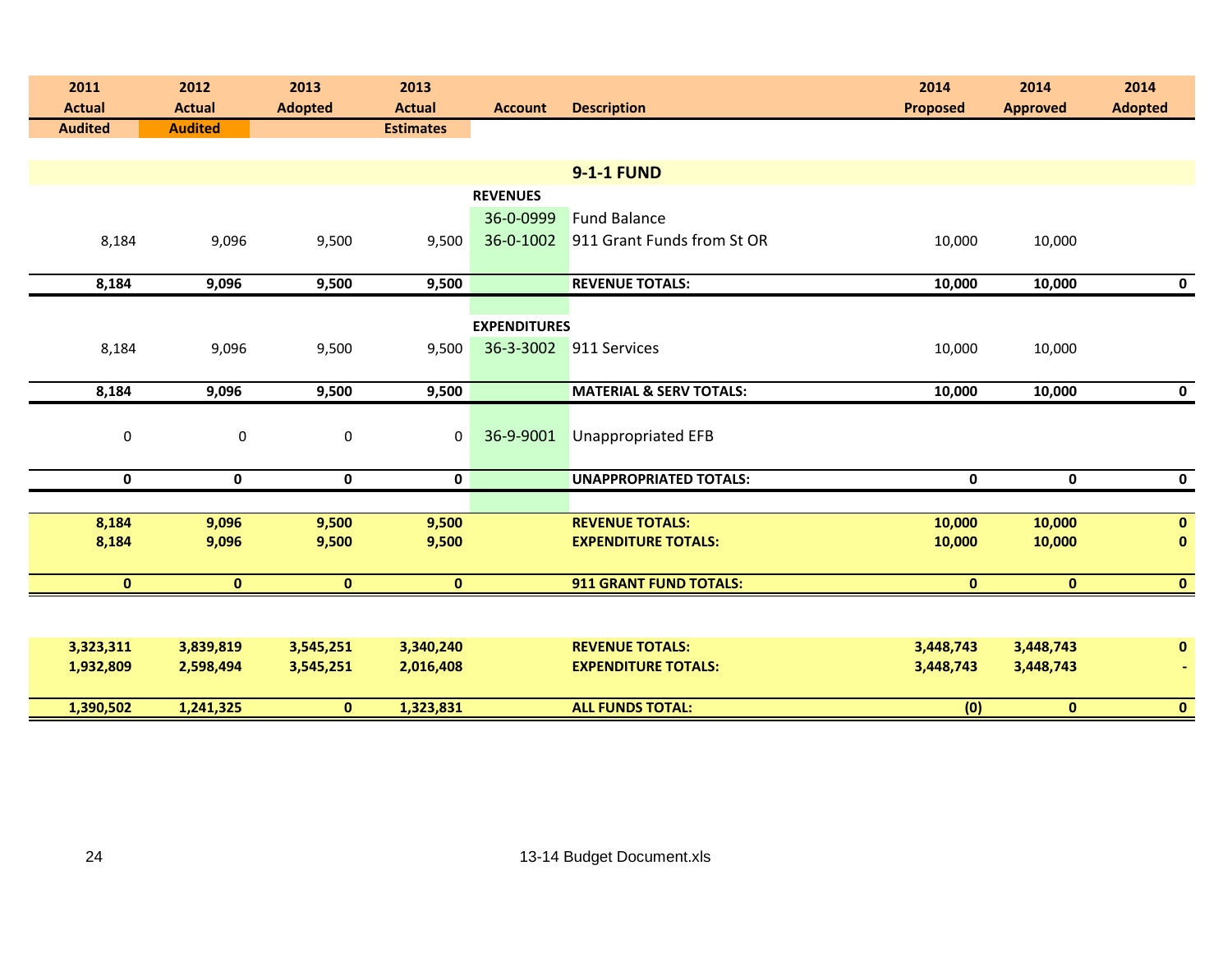| 2011<br><b>Actual</b> | 2012<br><b>Actual</b> | 2013<br><b>Adopted</b> | 2013<br><b>Actual</b> | <b>Account</b> | <b>Description</b>                 | 2014<br><b>Proposed</b> | 2014<br><b>Approved</b> | 2014<br><b>Adopted</b> |
|-----------------------|-----------------------|------------------------|-----------------------|----------------|------------------------------------|-------------------------|-------------------------|------------------------|
| <b>Audited</b>        | <b>Audited</b>        |                        | <b>Estimates</b>      |                |                                    |                         |                         |                        |
|                       |                       |                        |                       |                |                                    |                         |                         |                        |
|                       |                       |                        |                       |                | <b>General Fund</b>                | $+$                     |                         |                        |
|                       |                       |                        |                       | 10-5-5003      | Xfer to Gen Facilities Res Fund    |                         | 37,500                  |                        |
|                       |                       |                        |                       | 10-3-5007      | Xfer to Housing Rehab Fund         |                         | 16,563                  |                        |
|                       |                       |                        |                       |                | <b>Street Fund</b>                 |                         |                         |                        |
|                       |                       |                        |                       | 11-5-5004      | Xfer to Street Reserve Fund        |                         | 75,000                  |                        |
|                       |                       |                        |                       |                | <b>Water Fund</b>                  |                         |                         |                        |
|                       |                       |                        |                       | 19-5-5004      | WTR transfer to Bonded Debt        |                         | 152,000                 |                        |
|                       |                       |                        |                       | 19-5-5006      | Transfer to Water Reserve          |                         | 5,000                   |                        |
|                       |                       |                        |                       |                | <b>Bonded Debt Service Fund</b>    |                         |                         |                        |
|                       |                       |                        |                       | 21-0-5119      | <b>Transfer from Water Fund</b>    | 152,000                 |                         |                        |
|                       |                       |                        |                       |                | 21-0-5131 Transfer from Sewer Fund | 170,000                 |                         |                        |
|                       |                       |                        |                       |                | <b>Water Reserve Fund</b>          |                         |                         |                        |
|                       |                       |                        |                       | 23-0-5119      | <b>Transfer from Water Fund</b>    | 5,000                   |                         |                        |
|                       |                       |                        |                       |                | <b>Street Reserve Fund</b>         |                         |                         |                        |
|                       |                       |                        |                       | 29-0-5111      | Transfer from Street Fund          | 75,000                  |                         |                        |
|                       |                       |                        |                       |                | <b>Housing Rehab Fund</b>          |                         |                         |                        |
|                       |                       |                        |                       | 29-0-5111      | <b>Transfer from General Fund</b>  | 16,563                  |                         |                        |
|                       |                       |                        |                       |                | <b>Sewer Fund</b>                  |                         |                         |                        |
|                       |                       |                        |                       | 31-5-5005      | Xfer to Bonded Debt(OECDD Loan)    |                         | 170,000                 |                        |
|                       |                       |                        |                       |                | <b>General Facilities Reserve</b>  |                         |                         |                        |
|                       |                       |                        |                       | 34-0-5110      | <b>Transfer from General Fund</b>  | 37,500                  |                         |                        |
|                       |                       |                        |                       |                | <b>Totals -- All Funds</b>         | 456,063                 | 456,063                 |                        |
|                       |                       |                        |                       |                | <b>Difference</b>                  |                         | $\overline{0}$          |                        |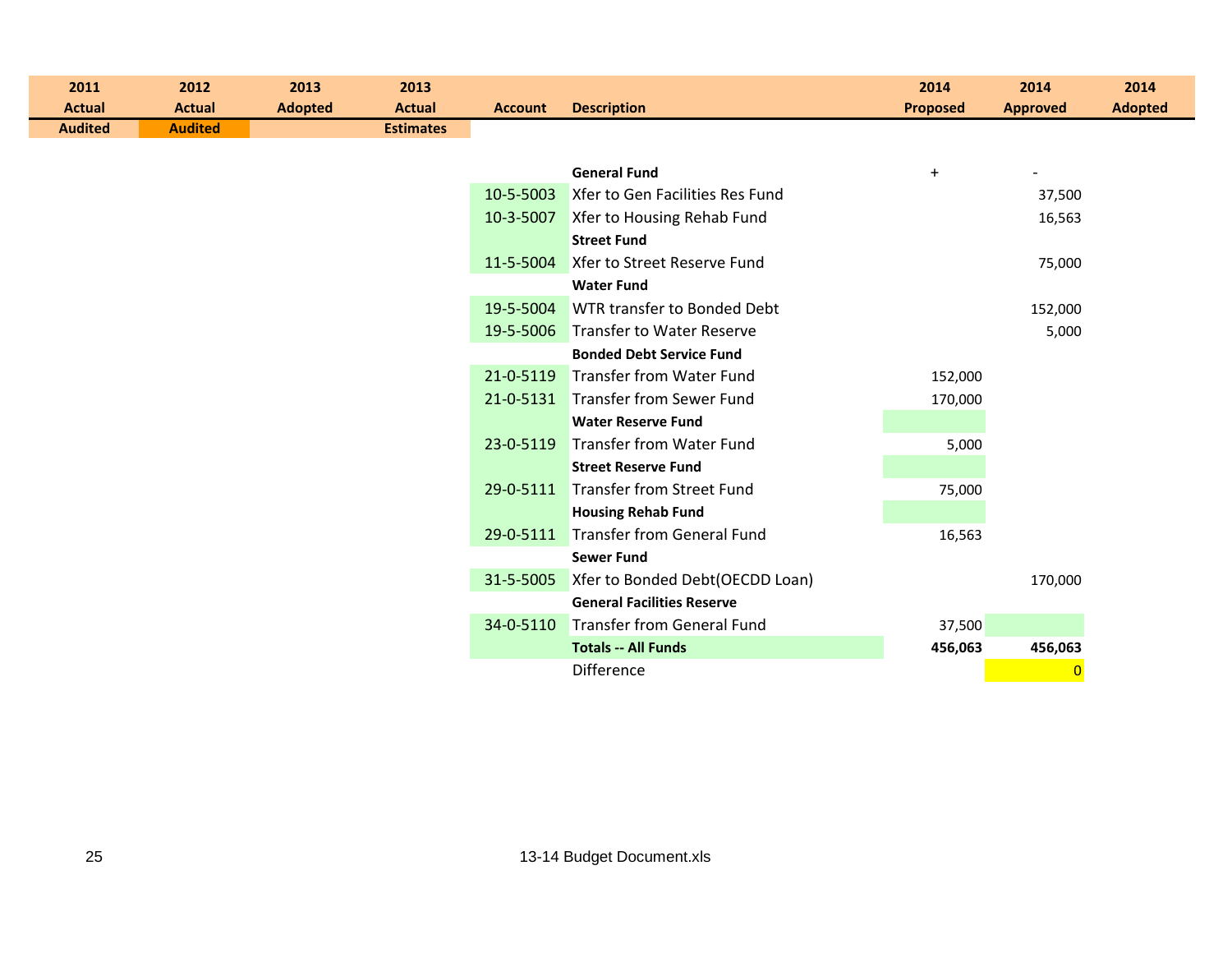| 2011<br><b>Actual</b> | 2012<br><b>Actual</b> | 2013<br><b>Adopted</b> | 2013<br><b>Actual</b> | <b>Account</b>   | <b>Description</b>                                                  |       | 2014<br><b>Proposed</b> | 2014<br><b>Approved</b> | 2014<br><b>Adopted</b> |
|-----------------------|-----------------------|------------------------|-----------------------|------------------|---------------------------------------------------------------------|-------|-------------------------|-------------------------|------------------------|
| <b>Audited</b>        | <b>Audited</b>        |                        | <b>Estimates</b>      |                  |                                                                     |       |                         |                         |                        |
|                       |                       |                        |                       |                  |                                                                     |       |                         |                         |                        |
|                       |                       |                        |                       |                  | <b>State Shared Revenue Projections per League of Oregon Cities</b> |       |                         |                         |                        |
|                       |                       |                        |                       | <b>State Gas</b> | LOC Per Capita                                                      |       | Population              | Revenues                |                        |
|                       |                       |                        |                       | 2009-2010        |                                                                     | 41.62 | 1640                    | 68,256.80               |                        |
|                       |                       |                        |                       | 2010-2011        |                                                                     | 50.04 | 1640                    | 82,065.60               |                        |
|                       |                       |                        |                       | 2011-2012        |                                                                     | 45.00 | 1660                    | 74,700.00               |                        |
|                       |                       |                        |                       | 2012-2013        |                                                                     | 56.12 | 1865                    | 104,663.80              |                        |
|                       |                       |                        |                       | 2013-2014        |                                                                     | 57.25 | 1870                    | 107,057.50              |                        |
|                       |                       |                        |                       |                  | Liquor Revent LOC Per Capita                                        |       | Population              | Revenues                |                        |
|                       |                       |                        |                       | 2009-2010        |                                                                     | 11.71 | 1640                    | 19,204.40               |                        |
|                       |                       |                        |                       | 2010-2011        |                                                                     | 14.00 | 1640                    | 22,960.00               |                        |
|                       |                       |                        |                       | 2011-2012        |                                                                     | 11.94 | 1660                    | 19,820.40               |                        |
|                       |                       |                        |                       | 2012-2013        |                                                                     | 13.07 | 1865                    | 24,375.55               |                        |
|                       |                       |                        |                       | 2013-2014        |                                                                     | 14.33 | 1870                    | 26,797.10               |                        |
|                       |                       |                        |                       |                  | Cigarette Tax (LOC Per Capita                                       |       | Population              | Revenues                |                        |
|                       |                       |                        |                       | 2009-2010        |                                                                     | 1.42  | 1640                    | 2,328.80                |                        |
|                       |                       |                        |                       | 2010-2011        |                                                                     | 1.34  | 1640                    | 2,197.60                |                        |
|                       |                       |                        |                       | 2010-2011        |                                                                     | 1.34  | 1640                    | 2,197.60                |                        |
|                       |                       |                        |                       | 2011-2012        |                                                                     | 1.45  | 1660                    | 2,407.00                |                        |
|                       |                       |                        |                       | 2012-2013        |                                                                     | 1.38  | 1865                    | 2,573.70                |                        |
|                       |                       |                        |                       | 2013-2014        |                                                                     | 1.32  | 1870                    | 2,468.40                |                        |
|                       |                       |                        |                       | 911 Tax          | LOC Per Capita                                                      |       | Population              | Revenues                |                        |
|                       |                       |                        |                       | 2009-2010        |                                                                     | 5.2   | 1640                    | 8528.00                 |                        |
|                       |                       |                        |                       | 2010-2011        |                                                                     | 4.99  | 1640                    | 8183.60                 |                        |
|                       |                       |                        |                       | 2011-2012        |                                                                     | 4.93  | 1660                    | 8183.80                 |                        |
|                       |                       |                        |                       | 2012-2013        |                                                                     | 4.87  | 1865                    | 9082.55                 |                        |
|                       |                       |                        |                       | 2013-2014        |                                                                     | 4.62  | 1870                    | 8,639.40                |                        |